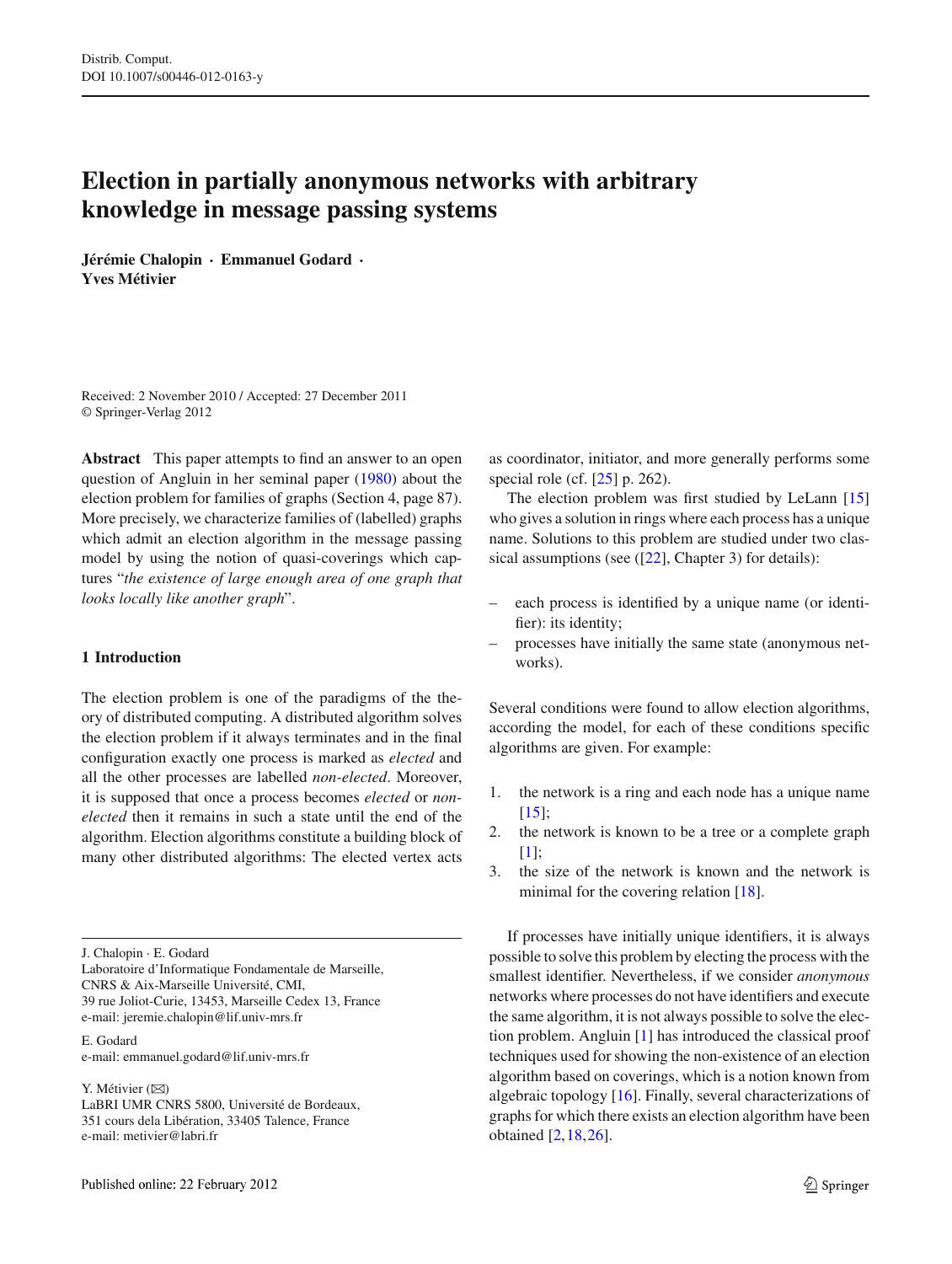#### 1.1 The problem and some motivations

The next question concerns the existence of an election algorithm which works for all the graphs of a given family of graphs. For example Angluin proves in [\[1](#page-13-0)] (by considering her model):

- there exists an election algorithm for the family of complete graphs (Theorem 4.1),
- there exists an election algorithm for the family of trees (Theorem 4.4),
- there is no election algorithm for the family of graphs containing all trees and the triangle (Theorem 4.6).

No characterization of families of graphs which admit an election algorithm exists and the aim of this paper is to present such a characterization. To obtain this characterization we use the notion of quasi-coverings. This notion captures the phenomenon which appears in the family formed by "trees and a triangle" and quoted by Angluin: "*the existence of a large enough area of one graph that looks locally like another graph*" ([\[1](#page-13-0)] p. 87, l. 13–17).

Furthermore, election algorithms for families of graphs, as explained by Yamashita and Kameda ([\[27\]](#page-14-5) p. 878), work on dynamic or decentralized systems and tolerant to some transient faults; as examples we obtain by this way election algorithms under intermediate assumptions or knowledge such as:

- vertices have names which are not necessarily distinct: partially anonymous graphs,
- each vertex knows an upper bound of the size of the graph,
- each vertex knows an upper bound of the diameter of the graph,
- a combination of these hypothesises.

Distributed algorithms for families of graphs have implications for the design of more portable software (as explained by Santoro, [\[22](#page-14-3), p.185]). Therefore it enables to build more maintainable systems because when the network is evolving, there is no need to update the software. Furthermore, for reasons of privacy or of security, some informations (size, names) may be hidden and an algorithm which works on families would be an answer in this case.

## 1.2 The model

Our model is the usual asynchronous message passing model [\[24](#page-14-4),[26\]](#page-14-1). A network is represented by a simple connected graph  $G = (V(G), E(G))$  where vertices correspond to processes and edges to direct communication links. The state of each process is represented by a label  $\lambda(v)$  associated to the corresponding vertex  $v \in V(G)$ ; we denote by  $G = (G, \lambda)$ such a labelled graph.

We assume that each process can distinguish the different edges that are incident to it, i.e., for each  $u \in V(G)$ there exists a bijection  $\delta_u$  between the neighbours of *u* in *G* and [1, deg<sub>G</sub>(*u*)]. We will denote by  $\delta$  the set of functions  ${\delta_u \mid u \in V(G)}$ . The numbers associated by each vertex to its neighbours are called *port-numbers* and δ is called a *port-numbering* of *G*. We will denote by  $(G, \delta)$  the labelled graph **G** with the port-numbering  $\delta$ .

Each process  $v$  in the network represents an entity that is capable of performing computation steps, sending messages via some port and receiving any message via some port that was sent by the corresponding neighbour. We consider asynchronous systems, i.e., each computation may take an unpredictable (but finite) amount of time. Note that we consider only reliable systems: no fault can occur on processes or communication links. We also assume that the channels are FIFO, i.e., for each channel, the messages are delivered in the order they have been sent. In this model, a distributed algorithm is given by a local algorithm that all processes should execute (note that all the processes have the same algorithm). A local algorithm consists of a sequence of computation steps interspersed with instructions to send and to receive messages.

## 1.3 The main result and its construction

Let  $(G, \lambda)$  be a labelled graph with the port-numbering  $\delta$ . We will denote by  $(Dir(G), \delta)$  the symmetric labelled digraph  $(Dir(G), (\lambda, \delta))$  constructed in the following way. The vertices of  $Dir(G)$  are the vertices of *G* and they have the same labels in **G** and in Dir(**G**). Each edge  $\{u, v\}$  of *G* is replaced in (Dir(**G**),  $\delta$ ) by two arcs  $a_{(u,v)}$ ,  $a_{(v,u)} \in A(\text{Dir}(G))$ such that  $s(a_{(u,v)}) = t(a_{(v,u)}) = u, t(a_{(u,v)}) = s(a_{(v,u)}) =$  $v, \delta(a_{(u,v)}) = (\delta_u(v), \delta_v(u))$  and  $\delta(a_{(v,u)}) = (\delta_v(u), \delta_u(v))$ . Note that this digraph does not contain multiple arcs or loop. The object we use for our study is  $(Dir(G), (\lambda, \delta))$  and results are stated with symmetric labelled digraphs (directed graphs).

# *1.3.1 First step: an election algorithm for a labelled graph* (*already known*)

Distributed tasks like election require the network to reach a *non-symmetric* state. A network state is symmetric if it contains different nodes that are in exactly the same situation; not only their local states, but also the states of their neighbors, of their neighbors' neighbors, etc. That is, there exists a "local similarity" between different nodes of infinite radius.

The replay argument shows that different nodes that are locally similar with infinite radius will exhibit the same behavior in some infinite computation. Thus, there is no algorithm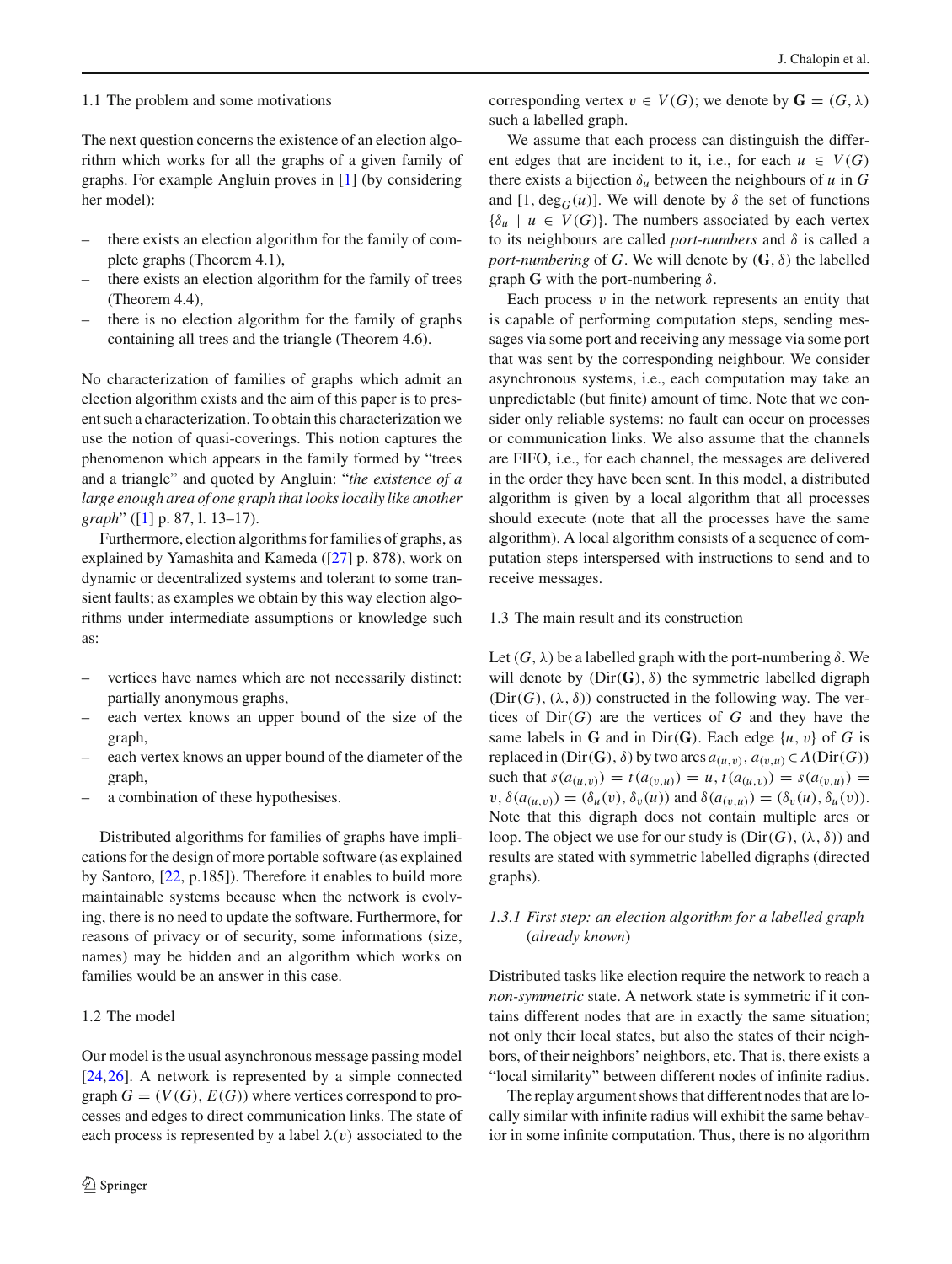that guarantees that the symmetry ceases in all finite computations. Symmetry can be broken only by randomized protocols.

It is not difficult to see that local similarity of infinite radius may exist in finite graphs. It is precisely captured by the notion of covering used by Angluin and this is the mathematical tool to prove the existence of symmetries of infinite radius.

Networks in which symmetries exist are non minimal for the covering relation and impossibility of symmetry breaking can be shown for these graphs. In particular the election problem has no solution (Theorem[3.2\)](#page-4-0). For a given graph, the characterization of Yamashita and Kameda [\[26\]](#page-14-1) corresponds to minimal (di)graphs for the symmetric covering relation. Thus in the sequel we consider families of (symmetric) labelled (di)graphs minimal for the covering relation; for such labelled graphs there exists an election algorithm: [\[2,](#page-13-3)[7](#page-13-4)[,26](#page-14-1)]). In this work we use the election algorithm  $M$  (Sect. [3.3\)](#page-4-1) given in [\[7\]](#page-13-4).

# *1.3.2 Second step: an election algorithm for a family of labelled graphs*

When we consider families of graphs, the existence of an election algorithm for this family is closely related to the problem of the termination detection of a distributed algorithm.

Termination detection requires that a node certifies, in a finite computation, that all nodes of the network have completed their computation. However, in a finite computation only information about a bounded region in the network can be gathered. The algorithm by Szymanski, Shy, and Prywes [\[23](#page-14-6)] does this for a region of pre-specified diameter; the assumption is necessary that a bound of the diameter of the entire network is known. This implies, that termination detection, unlike symmetry breaking, is possible in every graph, but provided some knowledge.

The termination detection algorithm by Szymanski et al. can be generalized in this way to work in a graph family I. Nodes observe their neighborhood and determine in what graph  $H$  of  $I$  they are. Then they try to get a bound  $k$  on the radius to which a different graph of  $\mathcal I$  can be locally similar to *H*, and then certify that all nodes within distance *k* are completed. The election algorithm for a family of graphs thus combines an universal election algorithm for a graph and a known termination detection algorithm.

Of course the approach fails if a graph  $H \in \mathcal{I}$  is locally similar, with *unbounded* radius, to other graphs in  $I$ . Local similarities of this type are made precise in the notion of *quasi-coverings*introduced in [\[21](#page-14-7)] and refined in [\[10\]](#page-13-5). Fortunately, the impossibility proof for the existence of an election can be extended to cover exactly those families of graphs that contain such unbounded-radius quasi-coverings.

<span id="page-2-0"></span>Consequently, the election algorithm we give is the most general election algorithm possible, it is summarized by:

**Theorem 1.1** *Let* I *be a recursive family of connected symmetric labelled digraphs. There exists an election algorithm* for  $I$  *if and only if every labelled digraphs of*  $I$  *is symmetric covering minimal, and there exists a computable function*  $\tau : \mathcal{I} \to \mathbb{N}$  *such that for every labelled symmetric digraph* **D** *of* I*, there is no quasi-covering of* **D** *of radius greater than*  $\tau$  (**D**) in *I*, except **D** itself.

*Remark 1.2* This result is not specific to the asynchronous message passing model. As it is indicated in Sect. [5,](#page-8-0) it may be extended to the models of Angluin [\[1](#page-13-0)] and Mazurkiewicz [\[18](#page-14-0)], to the synchronous message passing model defined by Hoare [\[13](#page-13-6)] and more generally to the model of local computations on labelled edges [\[8](#page-13-7)].

We illustrate applications of this theorem through several examples (as Angluin's results cited above).

#### 1.4 Related works: comparison and comments

Among studies related to our result one may cite [\[27](#page-14-5)]: authors consider the same model as in this paper (the asynchronous message passing model with port-numberings) and give a charaterization of networks which admit an election algorithm under the assumption that process identity numbers are not distinct, furthermore they assume that each process knows the size of the network.

In [\[2\]](#page-13-3), the authors describe how to elect in anonymous networks within different communication models, assuming that each process knows the size of the network. In the case where the size of the network is not known, a "weak election" algorithm is presented.

In [\[4\]](#page-13-8), Boldi and Vigna give an effective characterization of computability in anonymous networks. In this work, networks are directed graphs coloured on their arcs and each processor changes its state depending on its previous state and on the states of its in-neighbours. Processes start from the same state, use the same algorithm and know an upper bound of the size of the network.

We can note that the fundamental tool in  $[2,4,27]$  $[2,4,27]$  $[2,4,27]$  is the notion of view. The view from a vertex  $v$  of a labelled graph  $(G, \lambda)$  is an infinite labelled tree rooted in v obtained by considering all labelled walks in  $(G, \lambda)$  starting from v.

The characterization of graphs where election is possible obtained in [\[27\]](#page-14-5) is formulated by using views whereas Boldi et al. [\[2](#page-13-3)] use fibrations. In both cases election algorithms are based on views and the election algorithms presented in  $[2,27]$  $[2,27]$  $[2,27]$  use messages with an exponential size. All executions are pseudo-synchronous and communication links behave like FIFO channels.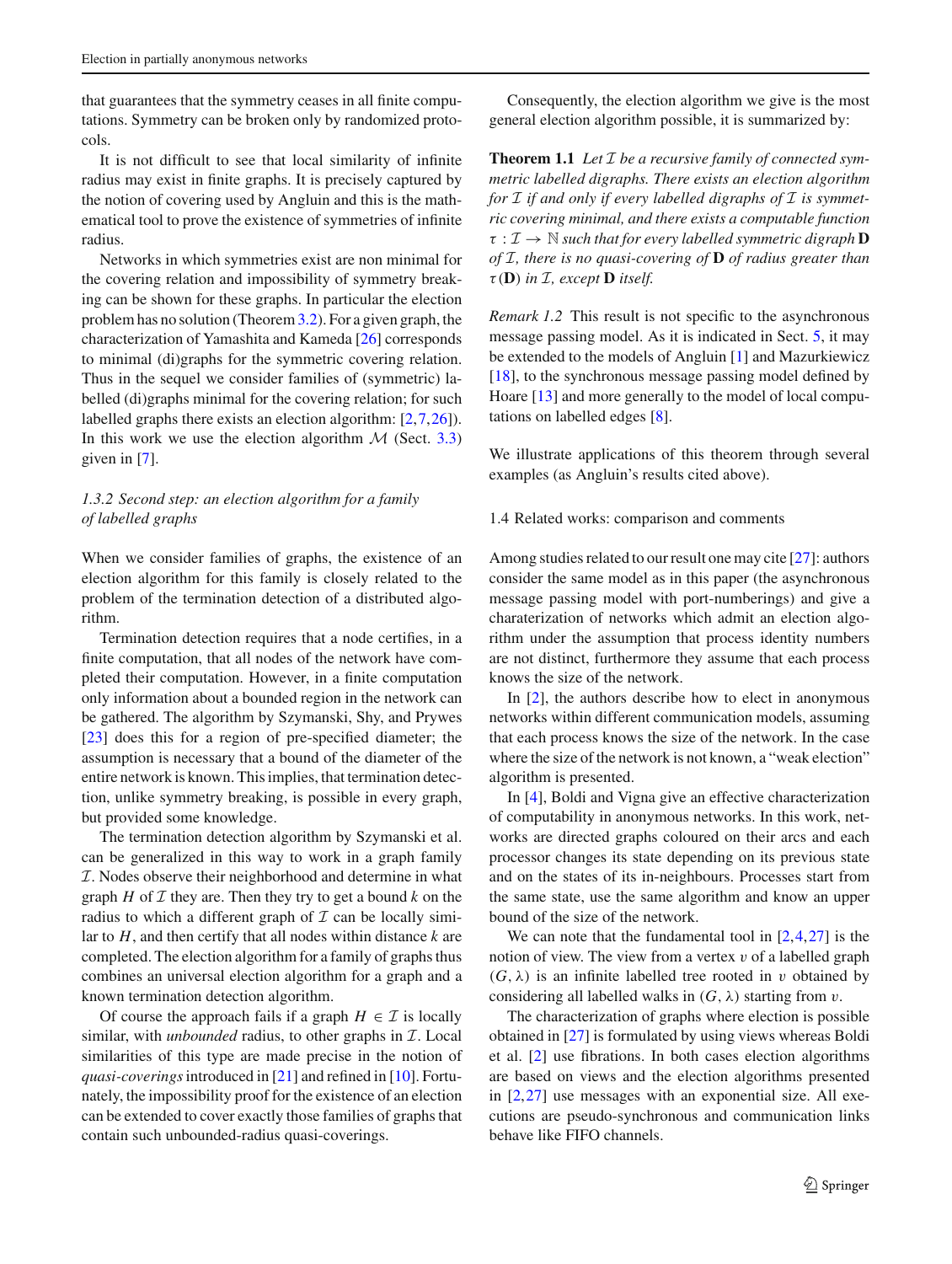Techniques developed in this paper are inspired by the work of Mazurkiewicz [\[18](#page-14-0)]. He considers the asynchronous computation model where in one computation step labels of vertices are modified on a subgraph consisting of a node and its neighbours, according to rules depending on this subgraph only. Mazurkiewicz's characterization of the graphs where enumeration/election are possible is based on the notion of unambiguous graphs and may be formulated equivalently using coverings of simple graphs (see  $[11]$ , p. 256). A graph  $G$  is a covering of another graph  $G'$  if there is a surjective homomorphism  $\varphi$  from *G* to *G'* which is locally bijective. He gives a nice and simple enumeration algorithm for the graphs that are minimal for the covering relation, i.e., which can cover only themselves. The fundamental tool is a total order attached to local views defined by a vertex and its neighbourhood. As consequence, our algorithms are totally asynchronous, messages are not necessarily FIFO and their sizes are polynomial.

In [\[10](#page-13-5)], the authors give a complete characterization of families of networks that admit an election algorithm in the model of Mazurkiewicz. Nevertheless, techniques used for quasi-coverings and the SSP algorithm in Sects. [4](#page-7-0) and [5](#page-8-0) are new.

More recently, [\[9](#page-13-10),[20\]](#page-14-8) consider also intermediate cases in a ring. In the first paper authors treat the problem of election in the case of non unique labels and bounds on the size. More generally, the second paper consider computability of relations under the same assumptions.

Universal election algorithms are presented in [\[22\]](#page-14-3) (Section 3.8); they assume that vertices have identities.

#### 1.5 Summary

Section [2](#page-3-0) reviews basic notions of digraphs, labelled digraphs and the model. Section [3](#page-4-2) presents symmetric coverings and their links with the election problem. It presents also an election algorithm for a given labelled graph. Section [4](#page-7-0) is devoted to the problem of an election algorithm for a family of labelled digraphs; it introduces quasi-coverings and gives a necessary condition for the existence of an election algorithm for a family of labelled digraphs. Section [5](#page-8-0) presents an election algorithm for a family of labelled graphs and finally gives a characterization for the existence of a such algorithm. Section [6](#page-12-0) gives some applications of the characterization.

## <span id="page-3-0"></span>**2 Preliminaries**

This part gives some notions on labelled digraphs we used in this paper and some precisions on the model.

#### 2.1 Labelled digraphs

In the following, we will consider directed graphs (digraphs) with multiple arcs and self-loops. A *digraph*  $D = (V(D), A(D), s_D, t_D)$  is defined by a set  $V(D)$  of vertices, a set  $A(D)$  of arcs and by two maps  $s_D$  and  $t_D$  that assign to each arc two elements of  $V(D)$ : a source and a target (in general, the subscripts will be omitted). If *a* is an arc, the arc *a* is said to be going out of  $s(a)$  and coming into  $t(a)$ ; we also say that  $s(a)$  and  $t(a)$  are incident to *a*. Let *a* be an arc, if  $s(a) = u$  and  $t(a) = v$  then v is an out-neighbour of *u* and *u* is an in-neighbour of v.

A *symmetric* digraph *D* is a digraph endowed with a symmetry, that is, an involution  $Sym : A(D) \rightarrow A(D)$  such that for every  $a \in A(D)$ ,  $s(a) = t(Sym(a))$ . In a symmetric digraph *D*, the degree of a vertex v is deg<sub>*D*</sub>(v) =  $|\{a \mid s(a) =$  $|v| = |\{a \mid t(a) = v\}|$  and we denote by  $N_D(v)$  the set of neighbours of  $v$  which is equal to the set of out-neighbours of  $v$  and to the set of in-neighbours of  $v$ .

Given two vertices  $u, v \in V(D)$ , a path  $\pi$  of length p from *u* to *v* in *D* is a sequence of arcs  $a_1, a_2, \ldots, a_p$  such that *s*(*a*<sub>1</sub>) = *u*, ∀*i* ∈ [1, *p* − 1], *t*(*a<sub>i</sub>*) = *s*(*a<sub>i+1</sub>*) and *t*(*a<sub>p</sub>*) = *v*. If for each  $i \in [1, p-1], a_{i+1} \neq Sym(a_i), \pi$  is *non-stuttering*. A digraph *D* is *strongly connected* if for all vertices  $u, v \in V(D)$ , there exists a path from *u* to *v* in *D*. In a symmetric digraph *D*, the *distance* between two vertices *u* and  $v$ , denoted dist $D(u, v)$  is the length of the shortest path from *u* to v in *D*.

A *homomorphism* γ between the digraph *D* and the digraph *D'* is a mapping  $\gamma$  :  $V(D) \cup A(D) \rightarrow V(D') \cup A(D')$ such that for each arc  $a \in A(D)$ ,  $\gamma(s(a)) = s(\gamma(a))$  and  $\gamma(t(a)) = t(\gamma(a))$ . A homomorphism  $\gamma : D \to D'$  is an *isomorphism* if  $\gamma$  is bijective, in this case, we note  $D \simeq D'$ .

Throughout the paper we will consider digraphs where the vertices and the arcs are labelled with labels from a recursive label set *L*. A digraph *D* labelled over *L* will be denoted by  $(D, \lambda)$ , where  $\lambda: V(D) \cup A(D) \rightarrow L$  is the labelling function. A mapping  $\gamma: V(D) \cup A(D) \rightarrow V(D') \cup A(D')$  is a homomorphism from  $(D, \lambda)$  to  $(D', \lambda')$  if  $\gamma$  is a digraph homomorphism from  $D$  to  $D'$  which preserves the labelling, i.e., such that  $\lambda'(\gamma(x)) = \lambda(x)$  for every  $x \in V(D) \cup$ *A*(*D*). Labelled digraphs will be designated by bold letters like  $\mathbf{D}, \mathbf{D}', \dots$ 

In a symmetric digraph **D**, we denote by  $\mathbf{B}_{\mathbf{D}}(v_0, r)$ , the labelled ball of center  $v_0 \in V(D)$  and of radius *r* that contains all vertices at distance at most  $r$  of  $v_0$  and all arcs whose source or target is at distance at most  $r - 1$  of  $v_0$ .

Given a set of labels  $L$ , we denote by  $\mathcal{D}_L$  the set of all symmetric digraphs  $\mathbf{D} = (D, \lambda)$  where for each  $a \in A(D)$ , there exist  $p, q \in \mathbb{N}$  such that  $\lambda(a) = (p, q)$  and  $\lambda(Sym(a)) =$  $(q, p)$  and for each  $v \in V(D)$ ,  $\lambda(v) \in L$  and  $\{p \mid \exists a, \lambda(a) =$  $(p, q)$  and  $s(a) = v$  = [1, deg<sub>*D*</sub>(v)]. In other words,  $\mathcal{D}_L$ is the set of digraphs that locally look like some digraphs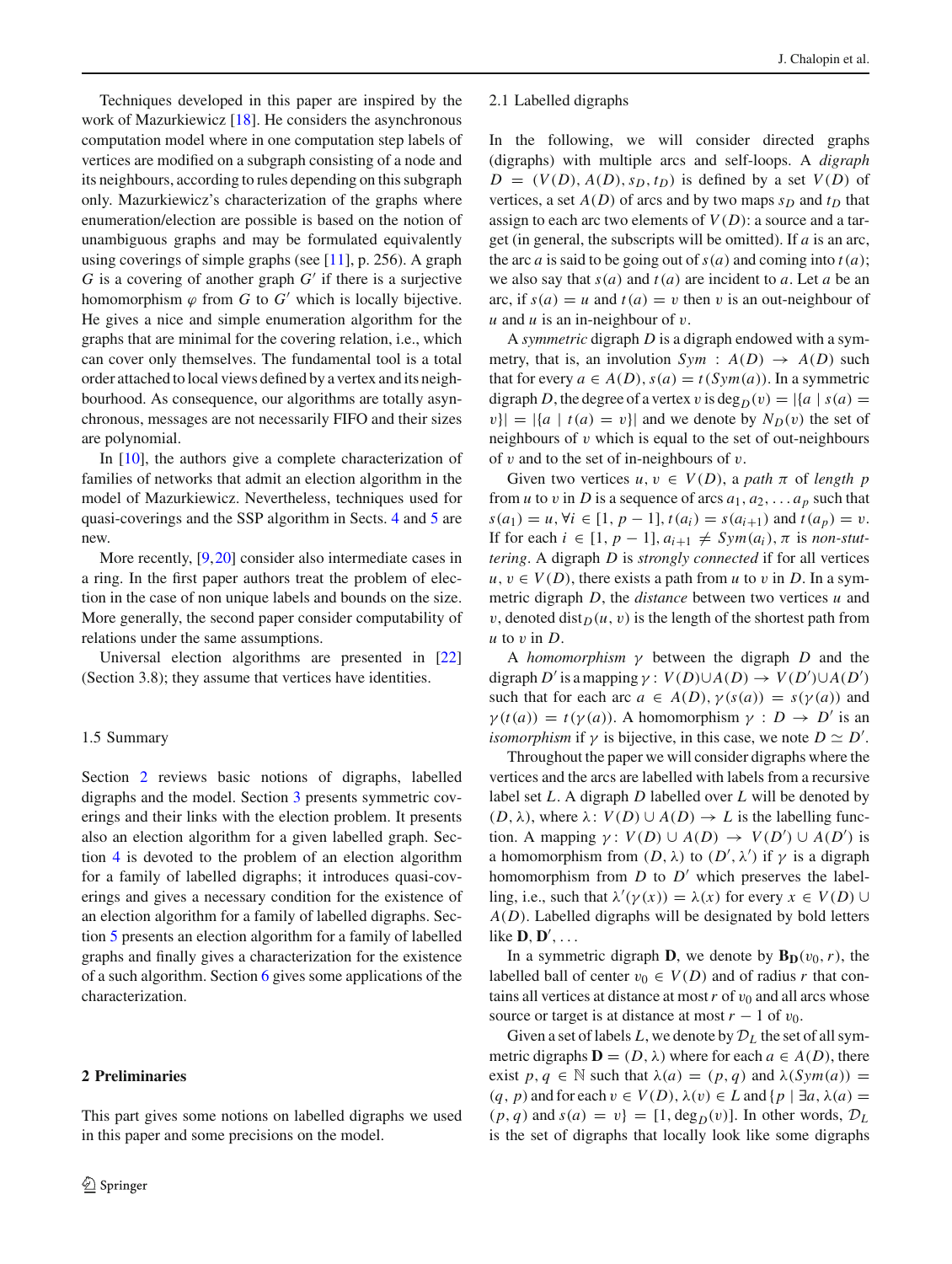obtained from a simple labelled graph **G** with a port-numbering whose labels belong to *L*.

## 2.2 More precisions on the model

We sometimes refer to the *synchronous* execution of an algorithm. Such an execution is a particular execution of the algorithm that can be divided in *rounds*. In each round, each process receives all the messages that have been sent to it by its neighbours in the previous round; then according to the information it gets, it can modify its state and send messages to its neighbours before entering the next round. Note that the synchronous execution of an algorithm is just a special execution of the algorithm and thus it belongs to the set of asynchronous executions of this algorithm.

*Remark 2.1* Given a simple connected labelled graph  $\mathbf{G} =$ (*G*, λ) with a port-numbering δ, let **D** = (Dir(**G**), δ) be the corresponding labelled digraph ( $Dir(G)$ ,  $(\lambda, \delta)$ ). Let A be a distributed algorithm. we speak indifferently of an execution of  $\mathcal A$  on  $(G, \delta)$  or on **D**.

# <span id="page-4-2"></span>**3 Symmetric coverings and the election problem for a labelled graph**

This section presents a first tool: symmetric coverings, then it recalls the characterization of labelled graphs which admit an election and it presents the election algorithm and its main properties we use later.

#### 3.1 Symmetric coverings

The notion of symmetric coverings is fundamental in this work; definitions and main properties are presented in [\[5](#page-13-11)]. This notion enables to express "similarity" between two digraphs.

A labelled digraph **D** is a *covering* of a labelled digraph **D**' via  $\varphi$  if  $\varphi$  is a homomorphism from **D** to **D**' such that each arc *a'* ∈ *A*(*D'*) and for each vertex  $v \in \varphi^{-1}(t(a'))$  (resp.  $v \in \varphi^{-1}(s(a'))$ , there exists a unique arc  $a \in A(D)$  such that  $t(a) = v$  (resp.  $s(a) = v$ ) and  $\varphi(a) = a'$ .

A symmetric labelled digraph **D** is a *symmetric covering* of a symmetric labelled digraph  $\mathbf{D}'$  via  $\varphi$  if  $\mathbf{D}$  is a covering of **D**' via  $\varphi$  and if for each arc  $a \in A(D), \varphi(Sym(a)) =$ *Sym*( $\varphi$ (*a*)). The homomorphism  $\varphi$  is a *symmetric covering projection* from  $\bf{D}$  to  $\bf{D}'$ .

<span id="page-4-3"></span>The following lemma shows the importance of symmetric coverings when we deal with anonymous networks. This is the counterpart of the lifting lemma that Angluin gives for coverings of simple graphs [\[1](#page-13-0)] and the proof can be found in [\[2](#page-13-3),[7\]](#page-13-4).

**Lemma 3.1** (Lifting Lemma [\[2\]](#page-13-3)) Let  $\bf{D}$  and  $\bf{D}'$  be two *labelled symmetric digraphs of* D*<sup>L</sup>* . *If* **D** *is a symmetric covering of*  $\mathbf{D}'$  *via*  $\varphi$ *, then any execution of an algorithm A on* **D**# *can be lifted up to an execution on* **D***, such that at the end of the execution, for any*  $v \in V(D)$ , *v is in the same state as*  $\varphi(v)$ .

A symmetric labelled digraph **D** is *symmetric covering minimal* if there does not exist any symmetric labelled digraph  $\mathbf{D}'$  not isomorphic to  $\mathbf{D}$  such that  $\mathbf{D}$  is a symmetric covering of  $\mathbf{D}'$ .

3.2 Election in a labelled graph and symmetric coverings

<span id="page-4-0"></span>First, we give a characterization of networks where election can be solved in the asynchronous message passing system.

**Theorem 3.2** ([\[2](#page-13-3),[7](#page-13-4)]) *Given a simple labelled graph*  $G =$ (*G*, λ) *with a port-numbering* δ*, there exists an election (or a* naming) algorithm for  $(G, \delta)$  if and only if  $(Dir(G), (\lambda, \delta))$ *is symmetric covering minimal.*

The necessary part of this theorem is a direct consequence of Lemma [3.1.](#page-4-3) The sufficient part needs the following algorithm (it will be used later).

<span id="page-4-1"></span>3.3 An election algorithm for a symmetric covering minimal labelled digraph

The aim of a naming algorithm is to arrive at a final configuration where all processes have unique identities. Again this is an essential prerequisite to many other distributed algorithms which work correctly only under the assumption that all processes can be unambiguously identified. The enumeration problem is a variant of the naming problem. The aim of a distributed enumeration algorithm is to attribute to each network vertex a unique integer in such a way that this yields a bijection between the set  $V(G)$  of vertices and  $\{1, 2, \ldots, |V(G)|\}.$ 

In this section we describe an enumeration algorithm; by this way we obtain an election algorithm by considering that the vertex having the number  $|V(G)|$  is elected (we assume that vertices know  $|V(G)|$ ). This algorithm is presented in [\[7](#page-13-4)], it is inspired by the enumeration algorithm given by Mazurkiewicz in [\[18\]](#page-14-0).

## *3.3.1 Informal description*

We first give a general description of our algorithm, that will be denoted  $M$ , when executed on a connected labelled simple graph **G** with a port-numbering  $\delta$ .

During the execution of the algorithm, each vertex  $v$  attempts to get its own unique identity which is a number between 1 and  $|V(G)|$ . Once a vertex v has chosen a number  $n(v)$ , it sends it to each neighbour *u* with the port-number  $\delta_v(u)$ . When a vertex *u* receives a message from one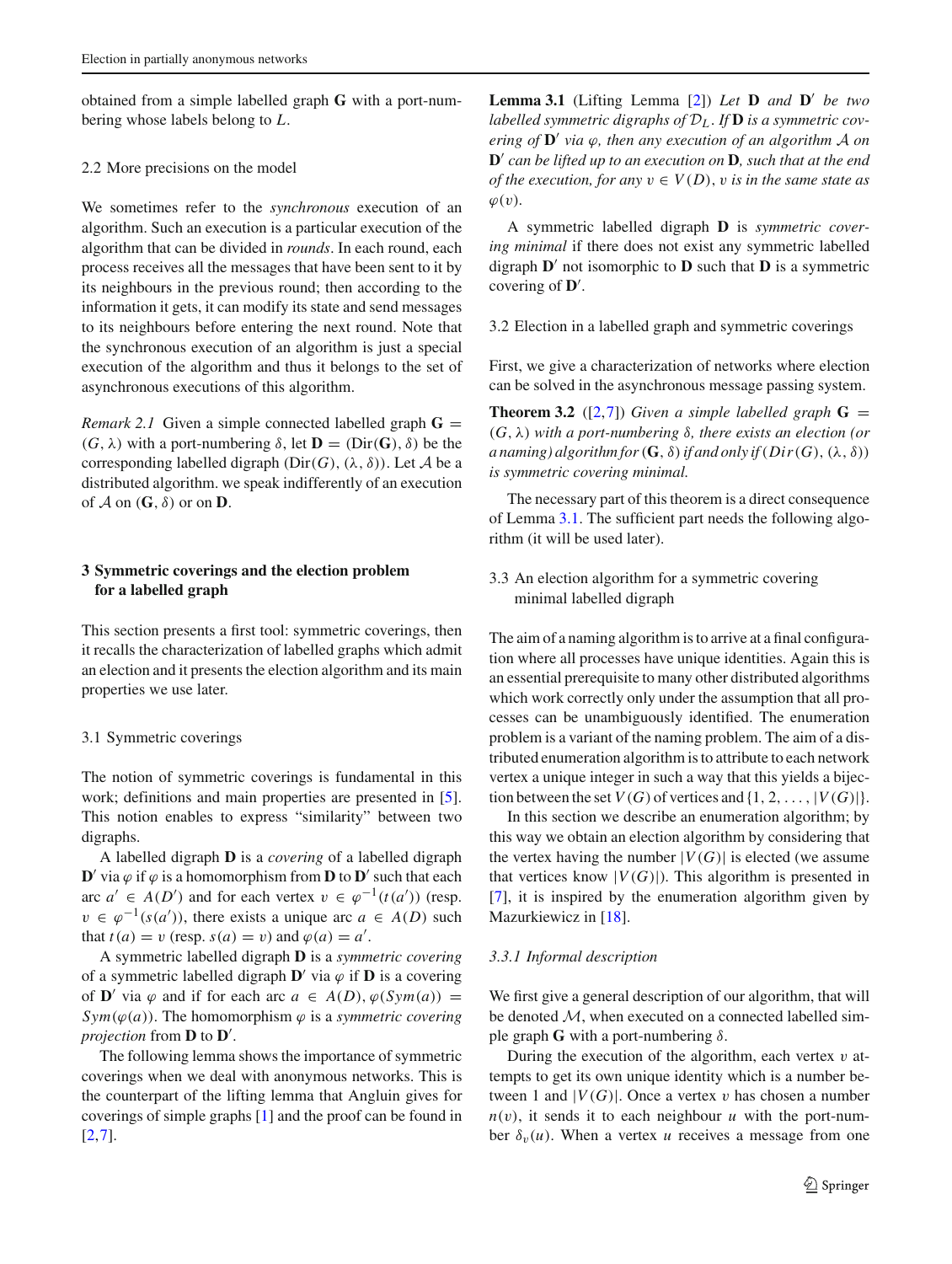neighbour v, it stores the number  $n(v)$  with the port-numbers  $\delta_u(v)$  and  $\delta_v(u)$ . From all information it has gathered from its neighbours, each vertex can construct its *local view* (which is the set of numbers of its neighbours associated with the corresponding port-numbers). Then, a vertex broadcasts its number, its label and its mailbox (which contains a set of *local views*). If a vertex *u* discovers the existence of another vertex  $v$  with the same number then it should decide if it changes its identity. To this end it compares its local view with the local view of v. If the label of *u* or the local view of  *is "weaker", then*  $*u*$  *picks another number— its new tempo*rary identity — and broadcasts it again with its local view. At the end of the computation, if the digraph  $(Dir(G), (\lambda, \delta))$ is symmetric covering minimal, then every vertex will have a unique number: the algorithm is a naming algorithm.

## *3.3.2 Labels*

We consider a network  $(G, \delta)$  where  $G = (G, \lambda)$  is a simple labelled graph and where  $\delta$  is a port-numbering of **G**.

The function  $\lambda : V(G) \to L$  is the initial labelling. We assume there exists a total order  $\lt_L$  on *L*. We extend the order <*L* to  $L \cup \{\perp\}$  (assuming that  $\perp \notin L$ ) as follows: for all  $\ell \in L, \perp < \ell$ .

During the execution, the label of each  $v$  is a tuple  $(\lambda(v), n(v), N(v), M(v))$  where:

- $\lambda(v) \in L$  is the initial label of v.
- $n(v) \in \mathbb{N}$  is the current *number* of v computed by the algorithm; initially  $n(v) = 0$ .
- $N(v) \in \mathcal{P}_{fin}(\mathbb{N} \times L \times \mathbb{N}^2)^1$  $N(v) \in \mathcal{P}_{fin}(\mathbb{N} \times L \times \mathbb{N}^2)^1$  is the *local view* of v. At the end of the execution, if  $(m, \ell, p, q) \in N(v)$ , then v has a neighbour *u* whose number is *m*, whose label is  $\ell$  and the arc from  $u$  to  $v$  is labelled  $(p, q)$ . Initially  $N(v) = \{(0, \perp, 0, q) \mid q \in [1, \deg_G(v)]\}.$
- $M(v)$  is a set, it is the *mailbox* of v; initially  $M(v) = \emptyset$ . An element of  $M(v)$  has the following form:  $(m, \ell, N)$ where  $m \in \mathbb{N}, \ell \in L$  and N is a local view. It contains all information received by  $v$  during the execution of the algorithm. If  $(m, \ell, N) \in M(v)$ , it means that at some previous step of the execution, there was a vertex *u* such that  $n(u) = m$ ,  $\lambda(u) = \ell$  and  $N(u) = N$ .

## *3.3.3 Messages*

Processes exchange messages of the form  $\lt (n, \ell, M), p >$ . If a vertex *u* sends a message  $\lt (n, \ell, M)$ ,  $p >$  to one of its neighbour  $v$ , then the message contains following information: *n* is the current number  $n(u)$  of  $u$ ,  $\ell$  is the label  $\lambda(u)$  of *u*, *M* is the mailbox of *u*, and  $p = \delta_u(v)$ .

#### *3.3.4 An order on local views*

The interesting properties of the algorithm rely on a total order on local views.

Given two distinct sets  $N_1, N_2 \in \mathcal{P}_{fin}(\mathbb{N} \times L \times \mathbb{N}^2)$ , we define  $N_1 \prec N_2$  if the maximum of the symmetric difference  $N_1 \triangle N_2 = (N_1 \setminus N_2) \cup (N_2 \setminus N_1)$  for the lexicographic order belongs to  $N_2$ .

One also says that  $(\ell, N) \prec (\ell', N')$  if either  $\ell \prec_L \ell'$ , or  $\ell = \ell'$  and  $N \prec N'$ . We denote by  $\leq$  the reflexive closure of  $\prec$ .

#### 3.4 The election algorithm M

The algorithm for the vertex  $v_0$  (see Algorithm 1) is expressed in an event-driven description (see Tel [\[24](#page-14-4)] p. 553). A vertex which executes one of the following actions is said active.

The action **I** can be executed by a process on wake-up only if it has not received any message. In this case, it chooses the number 1, updates its mailbox and informs its neighbours.

The action **R** describes the instructions the vertex  $v_0$  has to follow when it receives a message  $\lt (n_1, \ell_1, M_1), p_1 \gt$ from a neighbour via port *q*1. First, it memorizes and it updates its mailbox by adding  $M_1$  to it. Then it modifies its number if it is equal to 0 or if there exists  $(n(v_0), \ell', N') \in$  $M(v_0)$  such that  $(\lambda(v_0), N(v_0)) \prec (\ell', N')$ . Then, it updates its local view by removing elements which corresponds to the port  $q_1$  (if they exist) and by adding  $(n_1, \ell_1, p_1, q_1)$  to  $N(v_0)$ . Then, it adds its new state to its mailbox. Finally, if its mailbox has been modified by the execution of all these instructions, it sends its number and its mailbox to all its neighbours.

If the mailbox of  $v_0$  is not modified by the execution of the action **R**, it means that the information  $v_0$  has about its neighbour (i.e., its number) was correct, that all the elements of *M*<sup>1</sup> already belong to  $M(v_0)$ , and that for each  $(n(v_0), \ell, N)$  $M(v_0), (\ell, N) \leq (\lambda(v_0), N(v_0)).$ 

#### 3.5 Some properties of algorithm M

We consider an execution  $\rho$  of  $M$  on  $(G, \delta)$  and for each vertex  $v \in V(G)$ , we denote by  $(\lambda(v), n_i(v), N_i(v), M_i(v))$ the state of v after the *i*th computation step of  $\rho$  on v. If the vertex  $v$  executes an action to go from the step  $i$  to the step  $i + 1$ , it is said active at step  $i + 1$ .

<span id="page-5-1"></span>The following proposition summarizes some properties that are satisfied during the execution  $\rho$  on  $(G, \delta)$ .

#### **Proposition 3.3** ([\[6](#page-13-12)[,7](#page-13-4)]) *Consider a vertex* v *and a step i.*

*Then,*  $n_i(v) \leq n_{i+1}(v), N_i(v) \leq N_{i+1}(v), M_i(v) \subseteq$  $M_{i+1}(v)$ .

*For each*  $(m, \ell, N) \in M_i(v)$  *and each*  $m' \in [1, m]$ ,  $\exists (m', \ell', N') \in M_i(v), \exists v' \in V(G) \text{ such that } n_i(v') = m'.$ 

<span id="page-5-0"></span><sup>&</sup>lt;sup>1</sup> For any set *S*,  $\mathcal{P}_{fin}(S)$  denotes the set of finite subsets of *S*.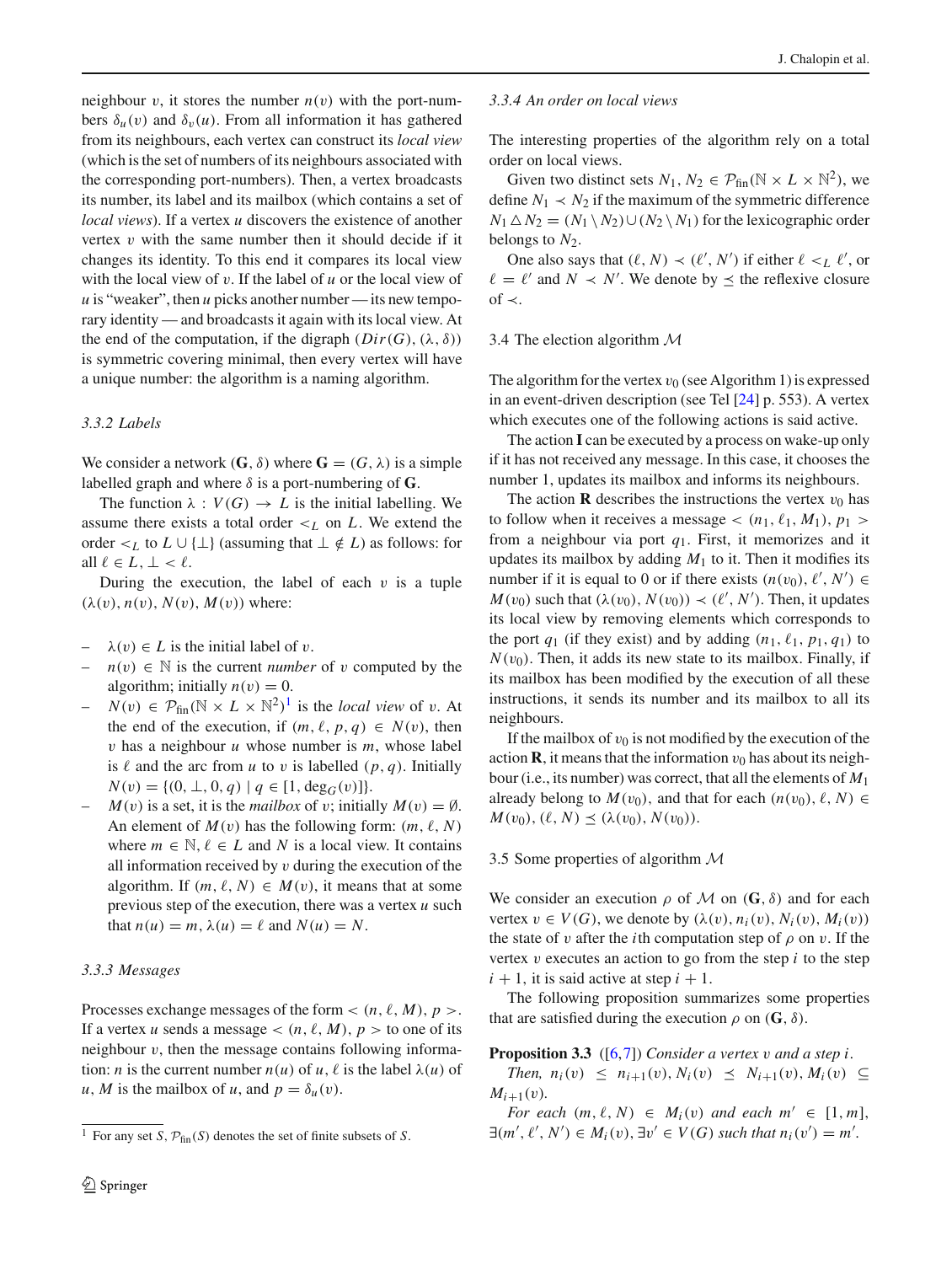**Algorithm 1**: Algorithm M.

 $\mathbf{I}$  : { $n(v_0) = 0$  and no message has arrived at  $v_0$ } **begin**  $n(v_0) := 1$ :  $M(v_0) := \{(n(v_0), \lambda(v_0), \emptyset)\};$ **for**  $i := 1$  *to* deg( $v_0$ ) **do send** <  $(n(v_0), \lambda(v_0), M(v_0)), i >$  through *i* ; **end R** : {A message <  $(n_1, \ell_1, M_1)$ ,  $p_1$  > has arrived at  $v_0$  through port *q*1}

**begin**  $M_{old} := M(v_0)$ ;  $M(v_0) := M(v_0) \cup M_1;$ **if**  $n(v_0) = 0$  or ∃( $n(v_0)$ ,  $\ell'$ ,  $N'$ ) ∈  $M(v_0)$  *such that*  $(\lambda(v_0), N(v_0)) \prec (\ell', N')$  **then**  $n(v_0) := 1 + \max\{n' \mid \exists (n', \ell', N') \in M(v_0)\};$  $N(v_0) := N(v_0) \setminus \{(n', \ell', p', q_1) \mid \exists (n', \ell', p', q_1) \in$ *N*(*v*<sub>0</sub>)}∪{ (*n*<sub>1</sub>,  $\ell$ <sub>1</sub>, *p*<sub>1</sub>, *q*<sub>1</sub>)} ;  $M(v_0) := M(v_0) \cup \{(n(v_0), \lambda(v_0), N(v_0))\};$ **if**  $M(v_0) \neq M_{old}$  **then for**  $i := 1$  *to* deg( $v_0$ ) **do send** <  $(n(v_0), \lambda(v_0), M(v_0)), i >$  through port *i* ; **end**

*Proof* We suppose that some internal event is executed at step  $i + 1$  by some vertex  $v \in V(G)$ . The property is obviously true for any vertex  $w \in V(G) \setminus \{v\}$  and it is easy to see that  $M_i(v) \subseteq M_{i+1}(v)$ .

If  $n_i(v) \neq n_{i+1}(v)$ , then  $n_{i+1}(v) = 1 + \max\{n_1 \mid v\}$  $(n', \ell', \mathcal{N}') \in M_i(v)$  and either  $n_i(v) = 0 < n_{i+1}(v)$ or  $(n_i(v), \lambda(v), N_i(v)) \in M_i(v)$  and therefore  $n_i(v)$  <  $n_{i+1}(v)$ .

If  $N_i(v) \neq N_{i+1}(v)$ , then v has received a message <  $(n', n'_{old}, M')$ ,  $p$  > through port *q* and  $N_{i+1}(v) = N_i(v) \setminus$  $\{(n'_{old}, p, q)\} \cup \{(n', p, q)\}.$  Let v' be the neighbour of v such that  $v_v(v') = q$ ; we know that  $v_{v'}(v) = p$ .

If  $(n'_{old}, p, q) \notin N_i(v)$ , then max  $N_{i+1}(v) \triangle N_i(v) =$  $(n', p, q) \in N_{i+1}(v)$  and then  $N_i(v) \prec N_{+1}(v)$ .

If  $(n'_{old}, p, q) \in N_i(v)$ , then  $n'_{old} \neq n'$ . Let  $j \leq i+1$ be the computation step where  $v'$  has sent the message  $\lt$  $(n', n'_{old}, M')$ ,  $p >$ . We know that  $n'_{old} \leq n' = n_j(v')$  and consequently, max  $N_{i+1}(v) \triangle N_i(v) = (n', p, q) \in N_{i+1}(v)$ and  $N_i(v) \prec N_{+1}(v)$ .

For the second part of the proposition: We first note that  $(m, \ell, \mathcal{N})$  is added to  $\bigcup_{v \in V(G)} M_i(v)$  at some step *i* only if there exists a vertex  $v \in V(G)$  such that  $n_i(v) = m$ ,  $\lambda(v) =$  $\ell$  and  $N_i(v) = \mathcal{N}$ .

Given a vertex  $v \in V(G)$ , a step *i* and an element  $(m, \ell, \mathcal{N}) \in M_i(v)$ , let  $U = \{(u, j) \in V(G) \times \mathbb{N} \mid j \leq j\}$  $i, n_j(u) = m$  and  $U' = \{(u, j) \in U \mid \forall (u', j') \in$ *U*,  $(\lambda(u'), N_{j'}(u')) \prec (\lambda(u), N_j(u))$  or  $(\lambda(u'), N_{j'}(u')) =$  $(\lambda(u), N_j(u))$  and  $j' \leq j$ . Since  $(m, \ell, \mathcal{N}) \in M_i(v)$ , *U* and  $U'$  are both non-empty and it is easy to see that there exists  $i_0$  such that for each  $(u, j) \in U', j = i_0$ .

If  $i_0 < i$ , let  $(u, i_0) \in U'$ ; we know that  $n_{i_0+1}(u) \neq$  $n_{i0}(u)$ , but this is impossible, since by maximality of  $(\lambda(u), N_{i_0}(u)), u$  cannot have modified its number. Consequently,  $i_0 = i$  and there exists  $v' \in V(G)$  such that  $n_i(v') = m$ . This ends the proof.

Consider the mailbox  $M = M(v)$  of a vertex v during the execution of Algorithm  $M$  on a graph  $(G, \delta)$ . We say that an element  $(n, \ell, N) \in M$  is *maximal* in *M* if there does not exist  $(n, \ell', N') \in M$  such that  $(\ell, N) \prec (\ell', N')$ . We denote by *S*(*M*) the set of maximal elements of *M*. From Proposi-tion [3.3,](#page-5-1) after each step of Algorithm  $\mathcal{M}$ ,  $(n(v), \lambda(v), N(v))$ is maximal in  $M(v)$ .

The set *S*(*M*) is said *coherent* if it is non-empty and if for all  $(n_1, \ell_1, N_1) \in S(M)$ , for all  $(n_2, \ell_2, p, q) \in N_1$ ,  $p \neq$  $0, n_2 \neq 0$  and  $\ell_2 \neq \bot$  and for all  $(n'_2, \ell'_2, N'_2) \in S(M)$ , there exists  $(n'_2, \ell''_2, p', q') \in N_1$  if and only if  $\ell'_2 = \ell''_2$  and  $(n_1, \ell_1, q', p') \in N'_2.$ 

From [\[7](#page-13-4)], we know that once  $n(v)$ ,  $N(v)$  and  $M(v)$  have reached their final values for all v, then  $S(M(v))$  is coherent for any v. Thus, if  $S(M(v))$  is not coherent, we know that  $M(v)$  will be modified.

If the set *S*(*M*) is coherent, one can construct a labelled symmetric digraph  $\mathbf{D}_M = (D_M, \lambda_M)$  as follows. The set of vertices  $V(D_M)$  is the set  $\{n \mid \exists (n, \ell, N) \in S(M)\}.$  For any  $(n, \ell, N) \in S(M)$  and any  $(n', \ell', p, q) \in N$ , there exists an arc  $a_{n,n',p,q} \in A(D_M)$  such that  $t(a) = n$ ,  $s(a) =$  $n'$ ,  $\lambda_M(a) = (p, q)$ . Since *S*(*M*) is coherent, we can define *Sym* by  $Sym(a_{n,n',p,q}) = a_{n',n,q,p}$ .

One can show that Algorithm  $M$  terminates and the final labelling verifies the following properties:  $(Dir(G), (\lambda, \delta))$ is a symmetric covering of  $\mathbf{D}_M$  (see Proposition 4.1 in [\[7](#page-13-4)]). Thus if  $(Dir(G), (\lambda, \delta))$  is symmetric covering minimal then  $\mathbf{D}_M$  is isomorphic to  $(Dir(G), (\lambda, \delta))$  and therefore the set of numbers of the vertices is exactly  $[1, |V(G)|]$ : each vertex has a unique number. Moreover, the termination detection of the algorithm is possible on **G**. Indeed, once a vertex gets the identity number  $|V(G)|$  (which is known by each vertex), from Proposition [3.3,](#page-5-1) it knows that all the vertices have different identity numbers that will not change any more and it can conclude that the computation of numbers of vertices is over. In this case, one can also solve the election problem, since this vertex can take the label *elected* and broadcasts the information that a vertex has been elected. Finally, we obtain Theorem [3.2](#page-4-0) presented above.

*Remark 3.4* A natural question is: what happen if nodes know only a bound of the size of the graph? Does it exist a mechanism to detect the termination of M. An extension of  $M$  and the associated properties in this direction do not seem obvious. The sequel of this paper gives a positive answer to this question.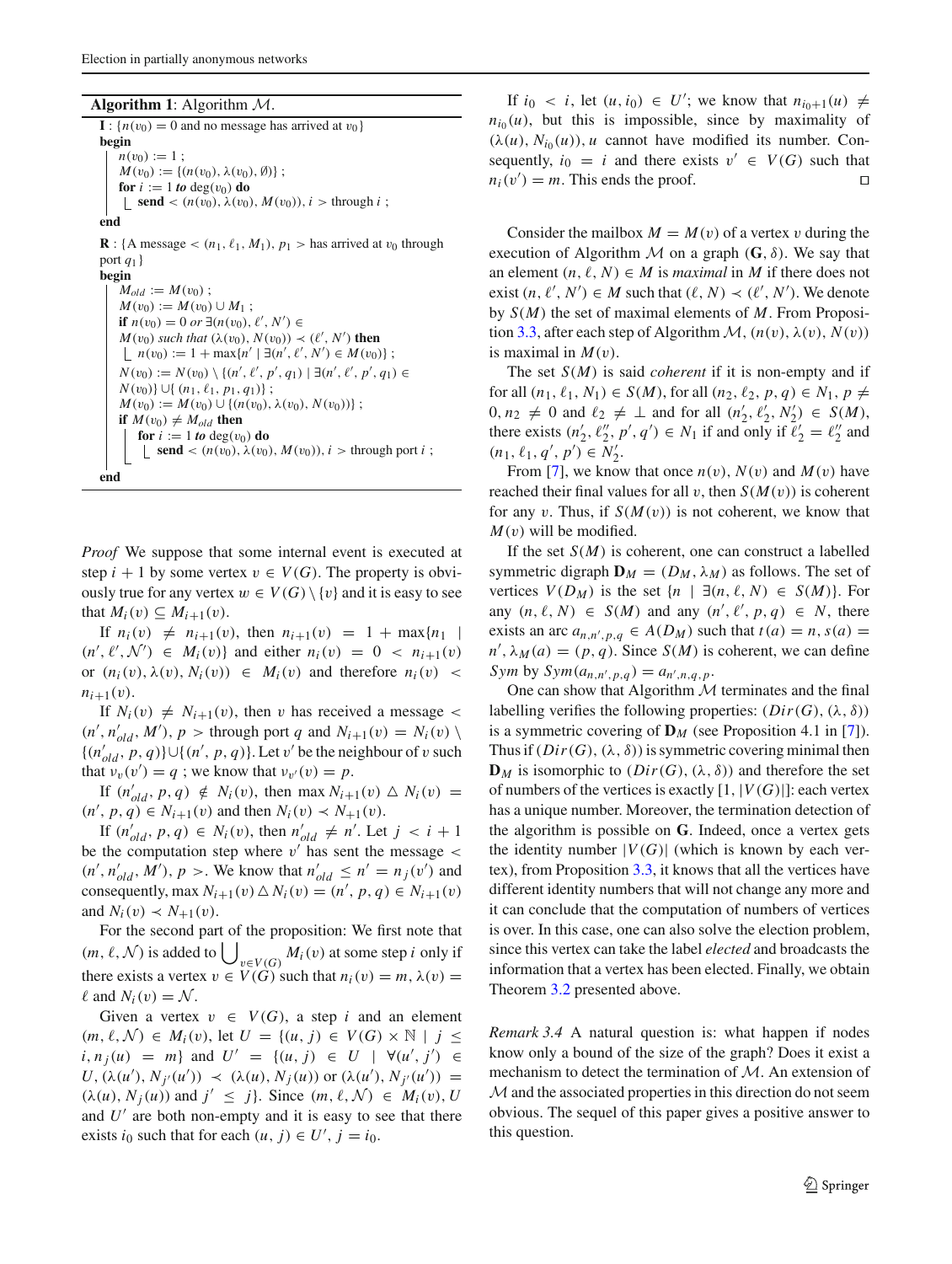

<span id="page-7-2"></span>**Fig. 1** Quasi-coverings diagram of Definition [4.1.](#page-7-1) The ball  $B_{\text{D}_1}(v_1, r)$ captures "*the existence of large enough area of one graph*" (**D**1) "*that looks locally like another graph*" (**D**2)

# <span id="page-7-0"></span>**4 Quasi-coverings and the election problem for a family of labelled graphs**

This section presents the second tool we use: quasi-coverings. This tool provides a necessary condition for the election in a family of labelled graphs presented at the end of the section.

#### 4.1 Quasi-coverings

Quasi-coverings have been introduced to study the termination detection problem [\[21](#page-14-7)]. The idea behind quasi-coverings is to enable the simulation of local computations on a given graph in a restricted area of a larger graph, such that a replay technique can be used to prove impossibility results by contradiction. The restricted area where we can perform the simulation will shrink while the number of simulated steps increases. In  $[10]$ , the definition of quasi-coverings have been slightly modified to express more easily this property as a Quasi-Lifting Lemma.

<span id="page-7-1"></span>The next definition is an adaptation of this tool to labelled digraphs and is illustrated in Fig. [1.](#page-7-2)

**Definition 4.1** Given two symmetric labelled digraphs  $\mathbf{D}_0$ ,  $\mathbf{D}_1$ , an integer *r*, a vertex  $v_1 \in V(D_1)$  and a homomorphism  $\gamma$  from  $\mathbf{B}_{\mathbf{D}_1}(v_1, r)$  to  $\mathbf{D}_0$ , the digraph  $\mathbf{D}_1$  is a *quasicovering* of  $D_0$  of center  $v_1$  and of radius r via  $\gamma$  if there exists a symmetric labelled digraph **D**<sup>2</sup> that is a symmetric covering of **D**<sub>0</sub> via a homomorphism  $\varphi$  and if there exist  $v_2 \in V(D_2)$ and an isomorphism  $\psi$  from  $\mathbf{B}_{\mathbf{D}_1}(v_1, r)$  to  $\mathbf{B}_{\mathbf{D}_2}(v_2, r)$  such that for any  $x \in V(B_{D_1}(v_1, r)) \cup A(B_{D_1}(v_1, r)), \gamma(x) =$  $\varphi(\psi(x)).$ 

We define the *number of sheets q* of the quasi-covering to be the minimal cardinality of the sets of preimages of vertices of **D**<sub>0</sub> which are in the ball:  $q = \min_{v \in V(D_0)} |\{w \in V(D_0)\}|$  $\psi^{-1}(v)|B_{\mathbf{D}_1}(w,1) \subset B_{\mathbf{D}_1}(v_1,r)$ .

Using the notation of the definition of a quasi-covering, we say that a quasi-covering is *strict* if  $B_{D_1}(v_1, r - 1)$  is not equal to  $D_1$ . Note that any non-strict quasi-covering is a covering. We have [\[12\]](#page-13-13):

<span id="page-7-4"></span>**Lemma 4.2** *Let*  $D_1$  *be a strict quasi-covering of*  $D_0$  *of radius r* via γ. Then, for any  $q \in \mathbb{N}$ , if  $r \geq q |V(D_0)|$  then γ has at *least q sheets.*

*Remark 4.3* If a labelled digraph  $D_1$  is a symmetric covering of **D**<sub>0</sub>, then for any  $v \in V(D_1)$  and for any  $r \in \mathbb{N}$ , **D**<sub>1</sub> is a quasi-covering of  $\mathbf{D}_0$ , of center v and of radius r. Indeed, one just has to choose  $D_2 = D_1$ . In this case, we say that  $D_1$  is a quasi-covering of  $D_0$  of infinite radius. Reversely, if  $D_1$  is a quasi-covering of  $D_0$  of radius *r* strictly greater than the diameter of  $\mathbf{D}_1$ , then  $\mathbf{D}_1$  is a covering of  $\mathbf{D}_0$ .

<span id="page-7-3"></span>The following lemma makes precise the shrinking of the radius when *k* rounds of a synchronous execution are performed :

**Lemma 4.4** (Quasi-Lifting Lemma) *Let* **D**<sup>1</sup> *be a symmetric labelled digraph that is a quasi-covering of*  $D_0$  *of center*  $v_1$ *and of radius r via* γ *. Let k* < *r be a non negative integer. For any algorithm A, let*  $\mathbf{D}'_0$  *be the digraph obtained after k rounds of the synchronous execution of* A *on* **D**0*. Then*  $\mathbf{D}'_1$  *obtained after a synchronous execution of*  $\mathcal A$  *on*  $\mathbf{D}_1$  *is a quasi-covering of*  $\mathbf{D}'_0$  *of center*  $v_1$  *and of radius*  $r - k$ .

*Proof* Consider an algorithm A and a symmetric labelled digraph  $D_1 = (D_1, \lambda_1)$  that is a quasi-covering of  $D_0 =$ ( $D_0$ ,  $\lambda_0$ ) of center  $v_1$  and of radius *r* via  $\gamma$ . There exists a symmetric labelled digraph  $D_2 = (D_2, \lambda_2)$  that is a symmetric covering of  $D_0$  via a homomorphism  $\varphi$  and a vertex  $v_2 \in V(D_2)$  such that  $(B_{D_1}(v, r), \lambda_1)$  is isomorphic to  $(B_{D_2}(v, r), \lambda_2)$  via an isomorphism  $\psi$  and for any  $v \in B(v_1, r), \gamma(v) = \varphi(\psi(v)).$ 

Let  $\mathbf{D}'_0 = (D_0, \lambda'_0)$  (resp.  $\mathbf{D}'_1 = (D_1, \lambda'_1), \mathbf{D}'_2 = (D_2, \lambda'_2)$ ) be the labelled digraph where for each  $v, \lambda'_0(v)$  (resp.  $\lambda'_1(v), \lambda'_2(v)$  is the state of v in  $D_0$  (resp.  $D_1, D_2$ ) after a computation round of  $A$  on  $D_0$  (resp. on  $D_1$ ,  $D_2$ ). To prove the lemma, it is sufficient to show that  $\mathbf{D}'_1$  is a quasi-covering of  $\mathbf{D}'_0$  of center  $v_1$  and of radius  $r - 1$  via  $\gamma$ .

From Lemma [3.1,](#page-4-3) we know that  $\mathbf{D}'_2$  is a covering of **D**<sup> $'$ </sup><sub>0</sub>. Moreover, for each *v* ∈ *V*(*B*<sub>*D*<sub>1</sub></sub>(*v*<sub>1</sub>, *r* − 1)),  $\lambda'$ <sub>1</sub>(*v*) =  $\lambda'_2(\varphi(v))$  since  $(B_{D_1}(v, 1), \lambda_1)$  is isomorphic to  $(B_{D_2})$  $(\varphi(v), 1), \lambda_2$ ).

Consequently,  $(B_{D_1}(v, r-1), \lambda'_1)$  is isomorphic to  $(B_{D_2})$  $(v, r - 1)$ ,  $\lambda'_2$ ) via  $\psi$  and thus **D**'<sub>1</sub> is a quasi-covering of **D**'<sub>0</sub> of center  $v_1$  and of radius  $r - 1$  via  $\gamma$ .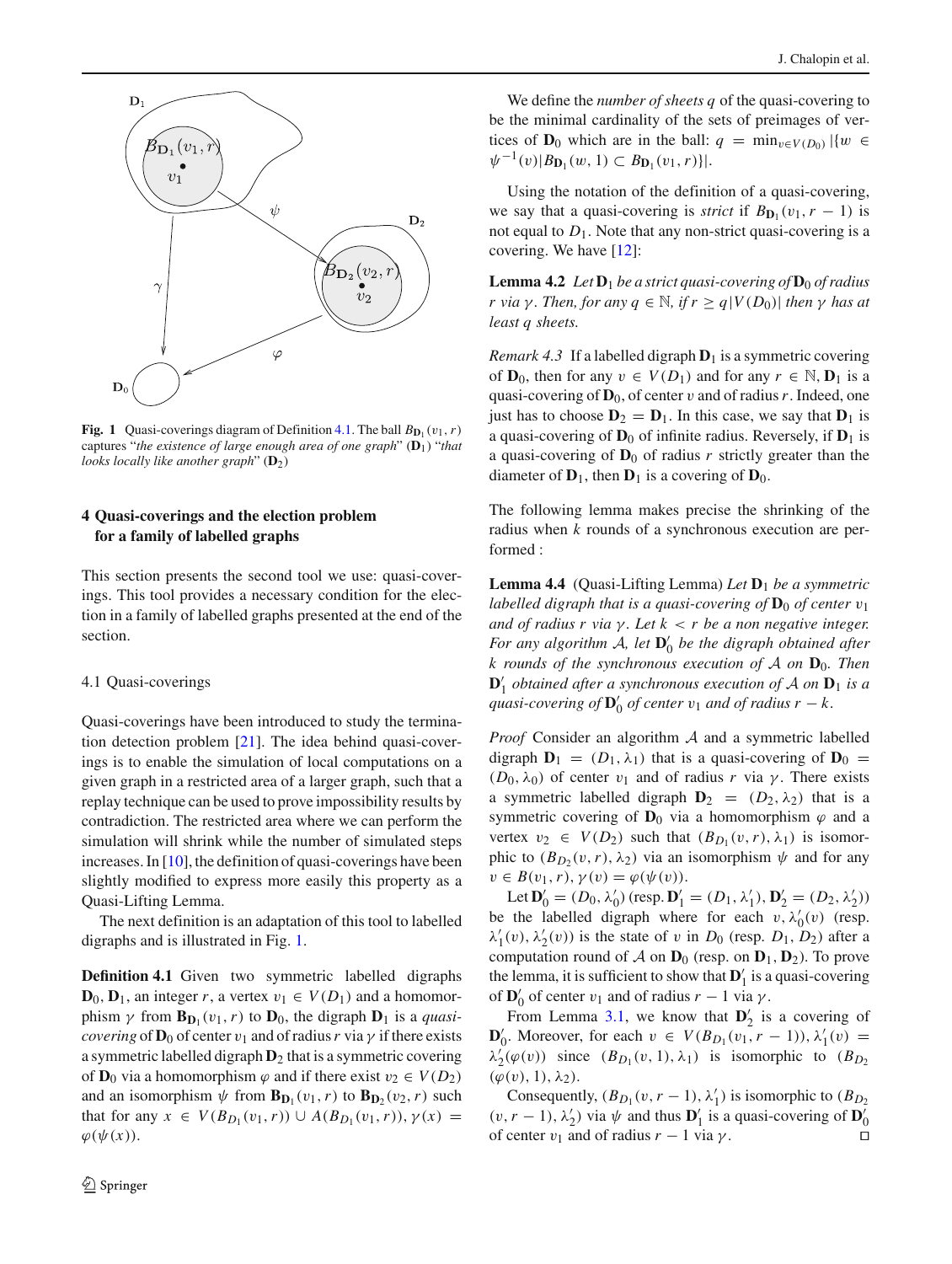The following corollary is the counterpart of the lifting lemma for quasi-coverings.

**Corollary 4.5** (Quasi-Lifting corollary) *Consider a symmetric labelled digraph*  $D_1$  *that is a quasi-covering of*  $D_0$ *of center* v<sup>1</sup> *and of radius r via* γ *. For any algorithm* A*, after r rounds of the synchronous execution of an algorithm* A *on*  $\mathbf{D}_1$ ,  $v_1$  *is in the same state as*  $\gamma(v_1)$  *after r rounds of the synchronous execution of*  $A$  *on*  $D_0$ *.* 

# 4.2 Election in a family of labelled graphs and quasi-coverings

<span id="page-8-1"></span>**Proposition 4.6** (Necessary condition) *Let* I *be a recursive family of connected symmetric covering minimal labelled digraphs such that there is an election algorithm for this family. Then there exists a computable function*  $\tau : \mathcal{I} \to \mathbb{N}$ *such that for all labelled digraph* **D** *of* I*, there is no quasicovering of* **D***, distinct of* **D***, of radius greater than*  $\tau$  (**D**)  $in \mathcal{I}$ .

*Proof* Let  $A$  denote an election algorithm on  $I$ . For a labelled digraph  $\mathbf{D} \in \mathcal{I}$ , define  $\tau(\mathbf{D}) = 2|V(\mathbf{D})| + n$  where *n* is the number of rounds of an entire synchronous execution of A on **D**. Then  $\tau$  has the desired property.

We prove this by contradiction. Let  $\mathbf{D} \in \mathcal{I}$ . Let  $\mathbf{C}_i$  be the labelled graph obtained after the *i*th round used for the definition of  $\tau(\mathbf{D})$ . Let  $C = (\mathbf{C}_0 = \mathbf{D}, \mathbf{C}_1, \dots, \mathbf{C}_n)$  such that no step of  $\mathcal A$  can be applied on any vertex of  $\mathcal C_n$ , (at the end of the round *n* no message is sent by any vertex) and  $C_{i+1}$ is obtained from  $C_i$  by the execution of a round of  $A$ . By hypothesis the label *elected* appears exactly once in **C***n*.

Let  $\mathbf{D}' \in \mathcal{I}$  be a quasi-covering of **D** of radius  $\tau(\mathbf{D})$ , distinct of *D*. By iteration of Lemma [4.4,](#page-7-3) we get  $\mathbf{D}^{\prime\prime}$  such that  $\mathbf{D}^{\prime\prime}$ is a quasi-covering of  $C_n$  of radius  $\tau(D)-n = 2|V(D)|$ . The labelled digraph **D** being symmetric covering minimal and distinct of  $\mathbf{D}'$ , the quasi-covering  $\mathbf{D}''$  of  $\mathbf{C}_n$  is strict. Hence, by Lemma [4.2,](#page-7-4) the label *elected* appears at least twice in  $\mathbf{D}^{\prime\prime}$ . A contradiction.  $\Box$ 

#### <span id="page-8-0"></span>**5 An election algorithm for a family of labelled graphs**

In this section, we present an algorithm we will use to obtain our sufficient conditions and finally a characterization of families of graphs which admit an election algorithm and Theorem [1.1](#page-2-0) given in Introduction.

This algorithm is a combination of the election algorithm M for symmetric minimal labelled digraphs presented in Sect. [3.3](#page-4-1) and a generalization of an algorithm of Szymanski, Shy and Prywes (the SSP algorithm for short) [\[23\]](#page-14-6). The SSP algorithm was originally used to detect the global termination of an algorithm with local termination provided the processes initially know a bound on the diameter of the graph.

The enumeration algorithm always terminates on any network ( $Dir(G)$ ,  $\delta$ ) and during the execution, each process v can reconstruct at some computation step *i* a symmetric labelled digraph  $D_i(v)$  such that  $(Dir(G), \delta)$  is a quasi-covering of  $\mathbf{D}_i(v)$ . However, this algorithm does not enable v to compute the radius of this quasi-covering. We use a generalization of the SSP algorithm to enable each process to compute a lower bound on the radius of these quasi-coverings.

## 5.1 Termination detection mechanism

A vertex will detect if its state is final by using the necessary condition given by Proposition [4.6](#page-8-1) thus we add to the label of each vertex two items:

- $c(v) \in \mathbb{Z}$  is a counter and initially  $c(v) = -1$ . In some sense,  $c(v)$  represents the distance up to which all vertices have the same mailbox as v.
- $A(v) \in \mathcal{P}_{fin}(\mathbb{N} \times \mathbb{N})$  encodes the information v has about the values of  $c(u)$  for each neighbour *u*. Initially,  $A(v) =$ { $(q, -1) | q ∈ [1, deg<sub>G</sub>(v)]$ }.

Thus now during the execution, the label of each  $v$  is a tuple  $(\lambda(v), n(v), N(v), M(v), c(v), A(v)).$ 

A message sent by a vertex *u* via the port *p* to the vertex v has the following form  $\lt (n, \ell, M, a)$ ,  $p >$  where *n* is the current number  $n(u)$  of  $u, \ell$  is the label  $\lambda(u)$  of  $u, M$ is the mailbox of  $u$ ,  $a$  is the value of the counter  $c(u)$  and  $p = \delta_u(v)$ .

In the description of the algorithm we use the following predicate, denoted for a vertex  $v \mathbf{QC}(v)$ , and defined by:

$$
\mathbf{QC}(v) = (S(M(v)) \text{ is coherent}) \text{ and } (c(v) \neq c_{old}(v)) \text{ and}
$$
  

$$
(\mathbf{D}_{M(v)} \in \mathcal{I}) \text{ and } (c(v) \leq \tau(\mathbf{D}_{M(v)})).
$$

# 5.2 Algorithm M*Family*

Our algorithm M*Family* is described in Algorithm [2.](#page-9-0) We recall that the first rule  $\bf{I}$  can be applied by a process  $v$  on wake-up only if it has not received any message: it takes the number 1, updates its mailbox and informs its neighbours. The second rule **R** describes the instructions a process  $v$  has to follow when it receives a message *m* from a neighbour. It updates its mailbox  $M(v)$  and its local view  $N(v)$  according to *m*. Then, if it discovers the existence of another vertex with the same number and a stronger local view, it takes a new number. If its mailbox has not changed, it updates *A*(v) and increases  $c(v)$  if possible. Finally, if  $M(v)$  or  $c(v)$  has been modified, it informs its neighbours.

Using the information stored in its mailbox, each process v will be able to reconstruct a labelled digraph **D** such that (Dir(**G**),  $\delta$ ) locally looks like **D** up to distance  $c(v)$ .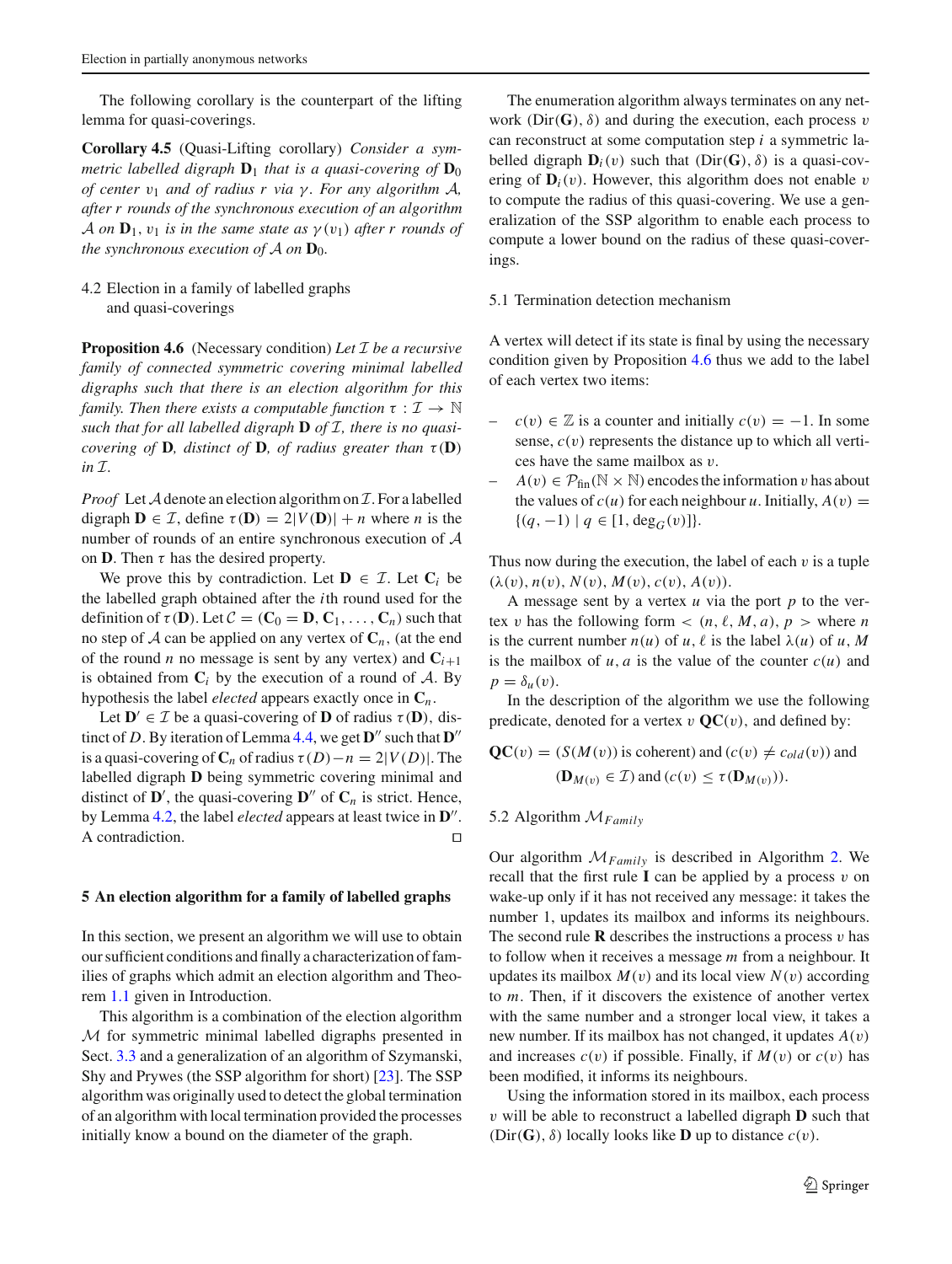<span id="page-9-0"></span>**Algorithm 2**: Algorithm  $M_{Family}$ .

 $\mathbf{I}$  :  $\{n(v_0) = 0$  and no message has arrived at  $v_0$ } **begin**  $n(v_0) := 1$ ;  $M(v_0) := \{(n(v_0), \lambda(v_0), \emptyset)\};$  $c(v_0) := -1$ ; **for**  $i := 1$  *to* deg( $v_0$ ) **do**  $\{ \text{send} < (n(v_0), \lambda(v_0), M(v_0), c(v_0)), i > \text{through port } i \}$ **end R** : {A message <  $(n_1, \ell_1, M_1, a_1)$ ,  $p_1$  > has arrived at  $v_0$ through port  $q_1$ } **begin**  $M_{old} := M(v_0)$ ;  $c_{old} := c(v_0)$ ;  $M(v_0) := M(v_0) \cup M_1;$ **if**  $n(v_0) = 0$  or ∃( $n(v_0)$ ,  $\ell'$ ,  $N'$ ) ∈  $M(v_0)$  *such that*  $(\lambda(v_0), N(v_0)) \prec (\ell', N')$  **then**  $n(v_0) := 1 + \max\{n' \mid \exists (n', \ell', N') \in M(v_0)\};$ *N*(*v*<sub>0</sub>) := *N*(*v*<sub>0</sub>)  $\setminus$  {(*n'*,  $\ell'$ , *p'*, *q*<sub>1</sub>) | ∃(*n'*,  $\ell'$ , *p'*, *q*<sub>1</sub>) ∈ *N*(*v*<sub>0</sub>)}∪{  $(n_1, l_1, p_1, q_1)$ };  $M(v_0) := M(v_0) \cup \{(n(v_0), \lambda(v_0), N(v_0))\};$ **if**  $M(v_0) \neq M_{old}$  **then**  $c(v_0) := -1$ ;  $A(v_0) := \{(q', -1) \mid 1 \le q' \le deg(v_0)\};$ **if**  $M(v_0) = M_1$  **then** *A*(*v*<sub>0</sub>) := *A*(*v*<sub>0</sub>) \{(*q*<sub>1</sub>, *a'*) | ∃(*q*<sub>1</sub>, *a'*) ∈ *A*(*v*<sub>0</sub>)}∪{(*q*<sub>1</sub>, *a*<sub>1</sub>)} ; **if**  $(∀(q', a') ∈ A(v_0), c(v_0) ≤ a' and **QC**(v_0))$  **then**  $c(v_0) := c(v_0) + 1$ ; **if**  $M(v_0) \neq M_{old}$  *or*  $c(v_0) \neq c_{old}$  **then for**  $i := 1$  *to* deg( $v_0$ ) **do send** <  $(n(v_0), \lambda(v_0), M(v_0), c(v_0)), i >$  through port *i* ; **end**

## *5.2.1 Properties of algorithm* M*Family* .

We consider a graph **G** with a port numbering  $\delta$  and an execution ρ of Algorithm M*Family* on (**G**, δ).

For each vertex  $v \in V(G)$ , we note  $(\lambda_i(v), n_i(v), N_i(v))$ ,  $M_i(v)$ ,  $c_i(v)$ ,  $A_i(v)$  the state of v after the *i*th computation step of  $\rho$ .

An interesting corollary of Proposition [3.3](#page-5-1) is: there exists a step  $i_0$  such that after this step for any  $v$ , the values of  $\lambda(v)$ ,  $n(v)$ ,  $N(v)$  and  $M(v)$  are not modified any more.

#### **Proposition 5.1** *Consider a vertex* v *and a step i.*

*If*  $M_i(v) = M_{i+1}(v)$  *and if v is active at step i* + 1*, then*  $c_i(v) \leq c_{i+1}(v) \leq c_i(v) + 1$  *and*  $c_{i+1}(v) \geq \min\{a \mid v\}$ ∃(*q*, *a*) ∈ *Ai*+1(v)} *if* ∃(*q*, *a*) ∈ *Ai*+1(v).

*If*  $c_{i+1}(v) \geq 1$ *, for each*  $w \in N_G(v)$ *, there exists a step j* ≤ *i* such that  $c_j(w)$  ≥  $c_{i+1}(v)$  − 1 and  $M_j(w) = M_{i+1}(v)$ .

*Proof* We prove the proposition by induction on *i*. Consider a vertex v that modifies its state at step  $i + 1$ .

If  $v$  has applied rule **I** then it is easy to see that the claims hold.

Suppose now that  $v$  has applied rule **R** after receiving the message  $m_1 = \langle (n_1, l_1, M_1, a_1), p_1 \rangle$  via port  $q_1$ . Due to the algorithm, we have:  $M_i(v) \subseteq M_{i+1}(v)$ .

If  $M_i(v) = M_{i+1}(v)$  and  $c_i(v) \neq c_{i+1}(v)$  then  $c_{i+1}(v) =$  $c_i(v) + 1.$ 

Let  $min_A = min{a | \exists (q, a) \in A_{i+1}(v)}.$ 

If  $min_A \neq a_1$ , then by induction  $c_{i+1} \geq min_A$ . If  $M_{i+1}(v) \neq M_i(v)$  then  $c_{i+1}(v) \geq -1 \geq min_A$ . Suppose that  $M_{i+1}(v) = M_i(v)$ . If  $(q_1, a_1) \in A_i(v)$  then  $A_{i+1}(v) = A_i(v)$  and by induction  $c_{i+1}(v) \geq min_A$ . If  $M_1 \neq M_{i+1}(v)$  then  $A_{i+1}(v) = A_i(v)$  and  $c_{i+1}(v) \geq min_A$ .

Suppose now that  $M_1 = M_{i+1}(v)$ . If  $a_1 = 0$  then v can increase  $c(v)$  if it is equal to −1. Thus  $c_{i+1}(v) \ge 0$  and consequently  $c_{i+1}(v) \geq min_A$ .

Otherwise, we may assume that  $min_A = a_1 > 0, M_{i+1}$  $(v) = M_i(v) = M_1$  and  $(q_1, a_1) \notin A_i(v)$ . Let  $m_2 = \leq$  $(n_2, \ell_2, M_2, a_2), p_1 >$  be the previous message received via port *q*1. Since communication channels are FIFO, *m*<sup>2</sup> has been sent before  $m_1$ . Since  $a_1 > 0$ ,  $M_2 = M_1$  and thus, by induction,  $a_2 = a_1 - 1$ . Let  $j ≤ i$  be the step where v gets  $m_2$ . Since  $M_2$  ⊆  $M_j(v)$  ⊆  $M_i(v) = M_1 = M_2$ ,  $M_j(v) = M_2$ . Consequently,  $(q, a_2) \in A_i(v)$ . Since  $a_1 = min_A, a_2 =$  $a_1 - 1 = min{a | \exists (q, a) \in A_i(v) }$ . If  $c_i(v) \ge a_1$  then  $c_{i+1}(v) \geq c_i(v) \geq min_A$ . Otherwise, by induction,  $c_i(v)$  $a_2 = a_1 - 1$ , and, since  $c_i(v) < a_1$  and  $c_i(v) \leq min_A$ , v increases  $c_i(v)$ . Thus  $c_{i+1}(v) = 1 + c_i(v) = a_1 \geq min_A$ .

Suppose that  $c_{i+1}(v) \geq 1$  and consider a vertex  $w \in$  $N_G(v)$ . There exists  $(\delta_v(w), a) \in A_{i+1}(v)$  with  $a \geq$  $c_{i+1}(v) - 1 \ge 0$  and v gets a message  $m = < (n, \ell, M, a)$ ,  $\delta_w(v)$  > from w at a step  $i' \leq i + 1$ . Let  $j < i + 1$  be the step where w sent this message. Since  $a \geq 0$ ,  $M_{i}(v) =$ *M*<sub>*i*+1</sub>(*v*) = *M*<sub>*j*</sub>(*v*) and *c*<sub>*j*</sub>(*w*) = *a* ≥ *c*<sub>*i*+1</sub>(*v*) − 1.  $\Box$ 

<span id="page-9-1"></span>The following proposition shows that  $\mathbf{D}_{M(v)}$  has some similarity with  $(Dir(G), \delta)$ .

**Proposition 5.2** *If*  $S(M(v))$  *is coherent,*  $(Dir(G), \delta)$  *is a quasi-covering of*  $\mathbf{D}_{M(v)}$  *of radius c(v) and center v.* 

We first prove a proposition that enables to present another definition of quasi-coverings that we will use in the proof of Proposition [5.2.](#page-9-1)

<span id="page-9-2"></span>The proof of this proposition needs the definition of view we give now.

**Definition 5.3** Consider a symmetric digraph  $\mathbf{D} = (D, \lambda) \in$  $D_L$  and a vertex  $v \in V(D)$ . The *view* of v in **D** is an infinite rooted tree denoted by  $\mathbf{T_D}(v) = (T_D(v), \lambda')$  and defined as follows:

- $V(T_D(v))$  is the set of non-stuttering paths  $\pi$  =  $a_1, \ldots, a_p$  in **D** with  $s(a_1) = v$ . For each path  $\pi =$  $a_1, \ldots, a_p, \lambda'(\pi) = \lambda(t(a_p)).$
- $\tau$  for each  $\pi$ ,  $\pi' \in V(T_D(v))$ , there are two arcs  $c_{\pi,\pi'}$ ,  $c_{\pi',\pi}$  $\in A(T_D(v))$  such that  $Sym(c_{\pi,\pi'}) = c_{\pi',\pi}$  if and only if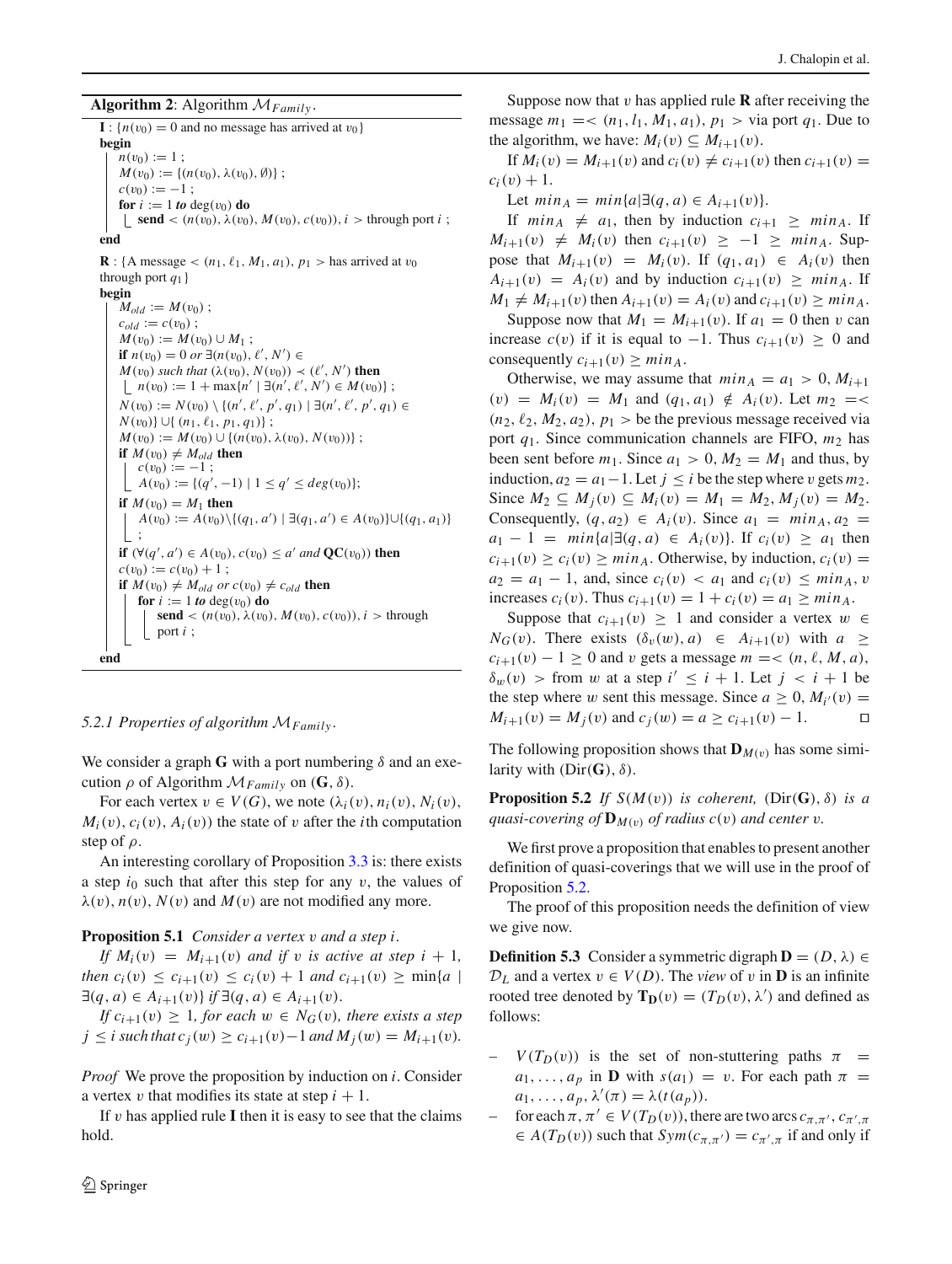$\pi' = \pi$ , *a*. In this case,  $\lambda'(c_{\pi,\pi'}) = \lambda(a)$  and  $\lambda'(c_{\pi',\pi}) =$ λ(*Sym*(*a*)).

– the root of  $T_D(v)$  is the vertex corresponding to the empty path and its label is  $\lambda(v)$ .

*Remark 5.4* For all vertices, *u* and  $v : T_D(u)$  is isomorphic to  $T_D(v)$ . We denote by  $T_D$  this graph defined up to an isomorphism. It is the universal covering of *D*. It is useful to provide examples of quasi-coverings.

Consider the view  $\mathbf{T_D}(v)$  of a vertex v in a digraph  $\mathbf{D} \in \mathcal{D}_L$ and an arc *a* such that  $s(a) = v$ . We define  $\mathbf{T}_{\mathbf{D}-a}(v)$  be the infinite tree obtained from  $T_D(v)$  by removing the subtree rooted in the vertex corresponding to the path *a*.

<span id="page-10-0"></span>**Proposition 5.5** *Given two symmetric labelled digraphs*  $\mathbf{D}_0$ ,  $\mathbf{D}_1$ *, an integer r, a vertex*  $v_1 \in V(D_1)$  *and a homomorphism*  $\gamma$  *from*  $\mathbf{B}_{\mathbf{D}_1}(v_1, r)$  *to*  $\mathbf{D}_0$ ,  $\mathbf{D}_1$  *is a quasi-covering of*  $D_0$  *of center*  $v_1$  *and of radius r via*  $\gamma$  *if and only if the following holds:*

- (i) *for each arc a*∈ $A(B_{D_1}(v_1, r))$ ,  $\gamma(Sym(a))=Sym(\gamma(a))$ ,
- (ii) *for any*  $v \in B_{D_1}(v_1, r)$ ,  $\gamma$  *induces an injection between the incoming (resp.outgoing) arcs of* v *and the incoming (resp. outgoing) arcs of*  $\gamma(v)$ *,*
- (iii) *for any*  $v \in \mathbf{B}_{\mathbf{D}_1}(v_1, r-1)$ ,  $\gamma$  *induces a surjection between the incoming (resp.outgoing) arcs of* v *and the incoming (resp. outgoing) arcs of*  $\gamma(v)$ *.*

*Proof* If  $D_1$  is a quasi-covering of  $D_0$  of center  $v_1$  and of radius *r* via  $\gamma$ , then it is easy to see that  $\gamma$  satisfies these properties.

Reversely, we construct an infinite covering  $D_2$  =  $(D_2, \lambda_2)$  of  $\mathbf{D}_0 = (D_0, \lambda_0)$  as follows. First we take a copy  $\mathbf{B}_1$ of  $\mathbf{B}_{\mathbf{D}_1}(v_1, r)$  and we note  $\delta$  the isomorphism from  $\mathbf{B}_{\mathbf{D}_1}(v_1, r)$ to  $\mathbf{B}_1$ . Then, consider a vertex v such that  $dist_{B_1}(v_1, v) = r$ and an arc  $a_0 \in A(D_0)$  such that  $v \in \gamma^{-1}(t(a_0))$ . If there is no arc  $a \in A(B_1)$  such that  $t(a) = v$  and  $\gamma(a) = a_0$ , then we add a copy of  $\mathbf{T}_{\mathbf{D}_0 - a_0}(s(a_0))$  to  $\mathbf{D}_2$  and we note  $v_2(a_0)$  the root of this tree. We add two arcs  $a_2$ ,  $a'_2$  such that  $t(a_2) = s(a'_2) = v, s(a_2) = t(a'_2) = v_2(a_0), \lambda_2(a_1) =$  $\lambda_0(a_0), \lambda_2(a_2) = \lambda_0(Sym(a_0))$  and  $Sym(a_2) = a'_2$ .

The digraph  $D_2$  is the digraph obtained once these constructions have been done for all  $v \in V(B_1)$  such that  $dist_{B_1}(v, v_1) = r$ . It is easy to see that  $D_2$  is a symmetric covering of  $D_0$  via some homomorphism  $\varphi$  and that for any  $v \in V(B_{\mathbf{D}_1}(v,r)), \gamma(v) = \varphi(\delta(v)).$ 

We now use Proposition [5.5](#page-10-0) to prove Proposition [5.2.](#page-9-1)

*Proof* (of Proposition [5.2\)](#page-9-1) Consider a step *i* and a process v such that  $S(M_i(v))$  is coherent. If  $c_i(v) = 0$ , then we are done. Suppose now that  $c_i(v) \geq 1$ . From Proposition [5.1,](#page-9-2) for each  $w \in V(Dir(G))$  such that dist<sub> $Dir(G)(v, w) \leq c_i(v)$ ,</sub>

there exists a step  $j_w \leq i$  such that  $c_{j_w}(w) \geq c_i(v)$  – dist<sub>*Dir*(*G*)(*v*, *w*) and  $M_{j_w}(w) = M_i(v)$ .</sub>

Thus, for each  $w \in V(B_{Dir(G)}(v, c_i(v))), j_w$  is defined and  $c_{j_w}(w) \ge 0$  and for each  $w \in V(B_{Dir(G)}(v, c_i(v) -$ 1)),  $c_{j_w}(w) \ge 1$ . For each  $w \in V(B_{Dir(G)}(v, c_i(v))),$  $(n_{j_w}(w), \lambda(v), N_{j_w}(w))$  ∈  $S(M_{j_w}(w)) = S(M_i(v))$  and thus deg<sub>*G'*</sub>(*w*) = deg<sub>*D<sub>M:(<i>v*)</sub></sub> ( $n_{j_w}(n_j(w))$ ). Thus, we can define</sub>  $\gamma(w) = n_{j_w}(w) \in V(D_{M_i(v)})$  and we have  $\lambda_{M_i(v)}(\gamma(w)) =$  $λ(w)$ .

For each arc  $a \in A(B_{Dir(G)}(v, c_i(v)))$ , let  $w =$  $t(a)$ ,  $w' = s(a)$  (resp.  $w = s(a)$ ,  $w' = t(a)$ ) and suppose without loss of generality that dist<sub>*G*</sub>(v, w)  $\leq c_i(v) - 1$ . Let  $m = < (n, \ell, M, a), p >$  be the last message received by w through port  $\delta_w(w')$  before step  $j_w$ . Since  $c_{j_w}(w) \ge$  $1, M = M_{j_w}(w) = M_{j_{w'}}(w'), n = n_{j_{w'}}(w'), p = \delta_{w'}(w)$ and  $a \geq 0$ . Thus, we can define  $\gamma(a) = c_{n,n',p,q}$  (resp.  $\gamma(a) = c_{n',n,q,p}$  where  $n = n_{j_w}(w), n' = n_{j_{w'}}(w'), p =$  $\delta_{w'}(w)$  and  $q = \delta_w(w')$ . It is easy to see that  $\lambda_{M_i(v)}(\gamma(a)) =$  $\lambda(a) = (p, q)$  (resp.  $\lambda_{M_i(v)}(\gamma(a)) = \lambda(a) = (q, p)$ ) and that  $Sym(\gamma(a)) = \gamma(Sym(a)).$ 

Consequently,  $\gamma$  is a homomorphism from  $\mathbf{B}_{Dir(G)}$  $(v, c_i(v))$  to  $\mathbf{D}_{M_i(v)}$ .

For each  $w \in V(B_{Dir(G)}(v, c_i(v)))$ , for all arcs *a*, *a'* such that  $s(a) = s(a') = w$  (resp.  $t(a) = t(a') = w$ ),  $\lambda(a) \neq \lambda(a')$  and thus,  $\gamma(a) \neq \gamma(a')$ . For each  $w \in$  $V(B_{Dir(G)}(v, c_i(v) - 1))$ , since deg<sub>*G'*</sub> $(w) = |N_{j_w}(w)| =$  $deg_{D_{M_i(v)}}(n_{j_w}(w))$ ,  $\gamma$  induces a bijection between the incoming (resp. outgoing) arcs of w in *Dir*(**G**) and the incoming (resp. outgoing) arcs of  $n_{j_w}(w)$  in  $\mathbf{D}_{M_i(v)}$ .

From Proposition [5.5,](#page-10-0) *Dir*(**G**) is a quasi-covering of  $\mathbf{D}_{M_i(v)}$  of center v and of radius  $c_i(v)$  via  $\gamma$ .

*Remark* 5.6 As can be seen in the proof, the value  $\gamma(w)$ does not depend on the actual  $j_w$ . The quasi-covering  $\gamma$ is obtained from *n*, in the sense that the value of  $\gamma(w)$  at  $w \in B_{Dir(G)}(v, c(v))$  is equal to  $n(w)$  at the time-step where  $M(w) = M(v).$ 

The algorithm  $M_{Family}$  is a combination of the algorithm  $M$  presented in Sect. [3.3](#page-4-1) and a generalization of the algorithm of Szymanski, Shy and Prywes. The enumeration algorithm always terminates on any network  $(Dir(G), \delta)$ . During the execution, each process  $v$  can reconstruct at some computation step *i* a symmetric labelled digraph  $D_i(v)$  such that (Dir(**G**),  $\delta$ ) is a quasi-covering of  $\mathbf{D}_i(v)$ .

When the enumeration algorithm has terminated then for each vertex  $v$ , after the step  $t<sub>v</sub>$  for the vertex  $v$ , there exists a step  $t'_v$  such that  $c(v) \ge \tau(\mathbf{D}_{M(v)})$ . This knowledge and the knowledge of the reconstructed graph  $\mathbf{D}_{M(v)}$  (which belongs to  $\mathcal I$ ) implies that each node knows that the enumeration algorithm has terminated and if its number is the maximal or not among numbers of the graph. Finally, each node can decide if it is elected or not.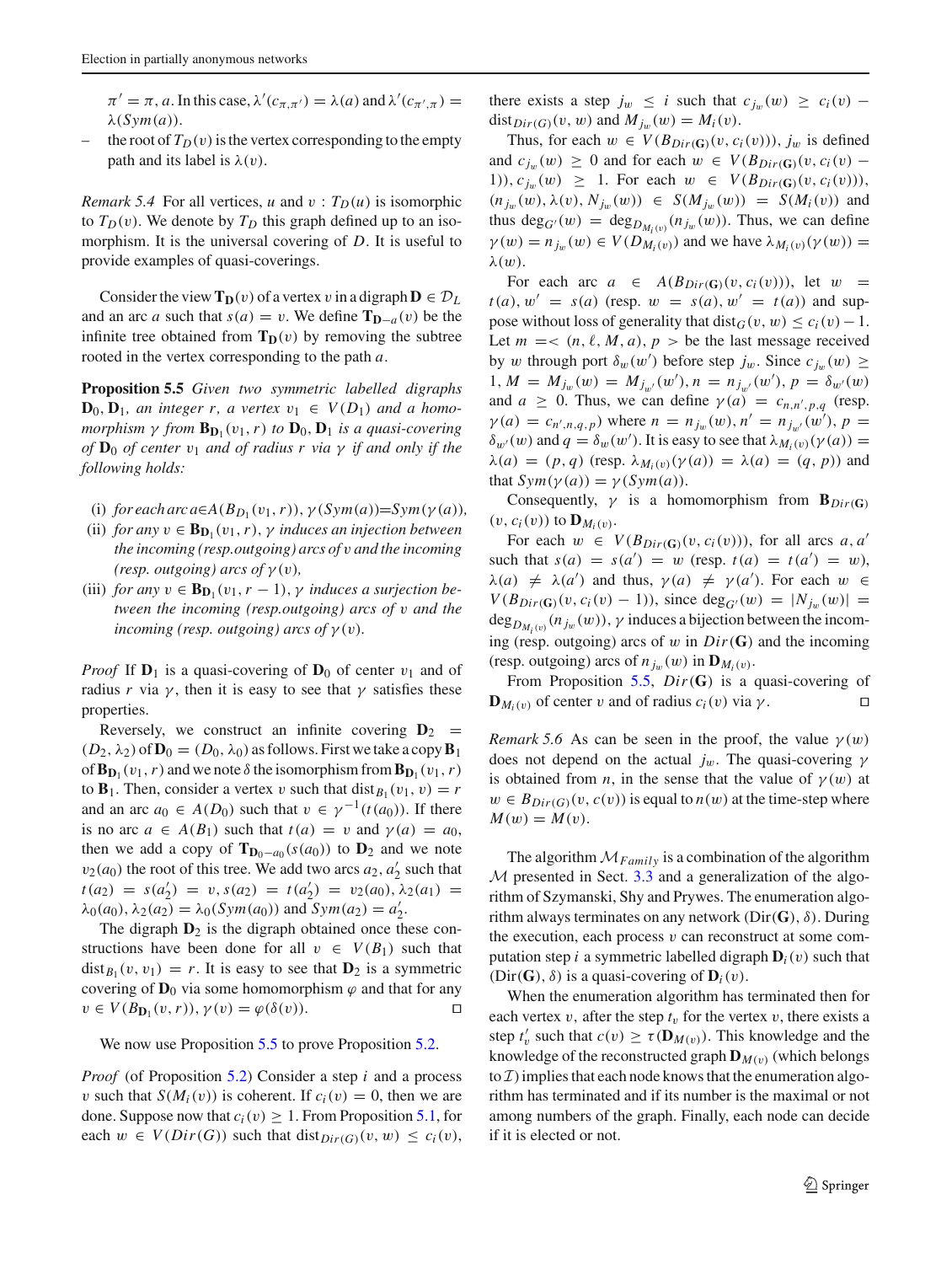The result of this subsection and of the previous are summarized by Theorem [1.1](#page-2-0) states in Introduction.

# 5.3 Complexity analysis of M*Family*

We are interested in characterizing the complexity of  $\mathcal{M}_{Family}$ , thus we recall the time complexity of  $\mathcal{M}$ , the message complexity and the size of the messages and the size of the memory needed by each vertex [\[6,](#page-13-12)[7\]](#page-13-4).

As Tel  $[24]$  $[24]$  (p. 71), we define the time complexity by supposing that internal events need zero time units and that the transmission time (i.e., the time between sending and receiving a message) is at most one time unit. This corresponds to the number of rounds needed by a synchronous execution of the algorithm. Note that the correctness of  $M$  is independent of these assumptions.

Given a network  $(G, \delta)$ , we denote by *l* the maximum size (in bits) of an initial label appearing on **G**, and we denote by  $|(\mathbf{G}, \delta)|$  the size of  $|V(G)| + l$ .

We can remark that the mailbox of each vertex contains a lot of useless information. Indeed, if some  $(p, \ell, N)$ belongs to the mailbox  $M(v)$  of a vertex v, one can remove from  $M(v)$  all the elements  $(p, \ell', N') \in M(v)$  such that  $(\ell', N') \prec (\ell, N)$ . We can thus replace the mailbox  $M(v)$  of v by  $\{(p, \ell, N) \in M(v) \mid \forall (p, \ell', N') \in$  $M(v)$ ,  $(\ell', N') \leq (\ell, N)$ . In this way, the mailbox of each vertex contains at most  $|V(G)|$  elements of the form  $(p, \ell, N)$ .

The communication channels have the FIFO property, one can reduce the size of the messages. Indeed, each time a vertex modifies its mailbox, it just has to send the elements it adds to its mailbox instead of sending the whole mailbox. In the complexity analysis we do, we suppose that the sizes of messages and mailboxes are reduced as we just explained. Moreover, we suppose that each process sends the elements  $\{(p, p_{old}, N')\}$  of its mailbox one by one and it sends *k* messages if it has *k* elements to send to its neighbours.

The following proposition summarizes the complexity analysis of M:

**Proposition 5.7** ([\[6,](#page-13-12)[7\]](#page-13-4)) *Given a network* ( $\mathbf{G}$ ,  $\delta$ ) *with n vertices, m edges, whose maximum degree is* + *and whose diameter is Diam, any execution of*M*on* (**G**, δ) *needs O*(*n Diam*) *time units and*  $O(m^2n)$  *messages of*  $O(\Delta(l + \log n))$  *bits. Moreover, the memory needed by each process is*  $O(\Delta n(l +$ log *n*)) *bits.*

*Proof* Consider a network (**G**, δ) with *n* vertices, *m* edges, whose maximum degree is  $\Delta$  and whose diameter is *Diam*. Consider an execution of  $M$  on  $(G, \delta)$ . From Proposition [3.3,](#page-5-1) we know that each vertex modifies its number at most *n* times.

For each vertex  $v$ , since the numbers of  $v$  and of its neighbours can only increase, the couple  $(n(v), N(v))$  can take at most  $(\deg_G(v) + 1)n$  different values. Each time a vertex modifies its number or its local view, it can generate at most  $O(m)$  messages, since a vertex whose mailbox already contains  $(n(v), \lambda(v), N(v))$  will not broadcast this information to its neighbours. Consequently, any execution of M on **G** needs at most  $O(m^2n)$  messages. Moreover, since we suppose that all messages have the form  $\langle (p, p_{old}, \{(n', \ell', N')\}), p \rangle$  and since  $N(v)$  contains at most  $\Delta$  elements, each message has a size of  $O(\Delta(l + \log n))$ bits.

We now consider the synchronous execution of our algorithm on  $(G, \delta)$ . Each time a vertex v modify its number or its local view, all vertices of  $(G, \delta)$  know  $(n(v), \lambda(v), N(v))$  in *Diam* + 1 time units. Thus if v takes the number  $n(v)$  during a round  $i$ , for any vertex  $w$  that modifies its number during a round  $j > i + Diam + 1$ ,  $n_i(w) > n(v)$ . Consequently, after *O*(*n Diam*) time units each vertex has computed its final number  $n(v)$ . And thus, after  $Diam + 1$  more rounds, the value of  $(n(v), N(v), M(v))$  is not modified any more for any v.

For each vertex  $v, n(v)$  can be encoded with  $\log n$ bits and  $N(v)$  can be encoded with  $O(\Delta(l + \log n))$ bits. Since each vertex keeps only the information that is useful in its mailbox, there are at most *n* elements in  $M(v)$  and each of these elements can be encoded with  $O(\Delta(l + \log n))$  bits. Consequently, each vertex of *G* needs a memory of  $O(\Delta n(l + \log n))$  bits to store its state.

 $\Box$ 

We say that an algorithm  $A$  is said to be polynomial on a family  $\mathcal I$  if there exists a polynomial  $p$  such that for each  $(G, \delta) \in \mathcal{I}$ , for each execution of A on  $(G, \delta)$ , the number of rounds, the number and the size of the messages are are bounded by  $p(|(\mathbf{G}, \delta)|)$ .

From the previous proposition we deduce:

**Corollary 5.8** *There exists a polynomial algorithm solving leader election on* I *if and only if conditions of Theorem* [1.1](#page-2-0) *hold and there exists a polynomial p such that for each* **D** *of*  $\mathcal{I}\tau(\mathbf{D}) \leq p(|\mathbf{D}|)$ .

*Proof* If there there exists a polynomial *p* such that for each **D** of  $\mathcal{I}\tau(\mathbf{D}) \leq p(|\mathbf{D}|)$ , from the previous proposition, we know that for each  $\mathbf{D} \in \mathcal{I}$ , each execution of  $\mathcal{M}_{family}$  on **D** needs  $O(nDiam + p(|\mathbf{D}|))$  time units and  $O(m^2n + mp(|\mathbf{D}|))$  of polynomial size are sent during this execution.

Conversely, suppose there exists a polynomial election algorithm  $\mathcal A$  for  $\mathcal I$  and let  $p$  be a polynomial such that for each **D** in  $I$ , the synchronous execution of  $A$  on **D** elects a leader in less than  $p(|D|)$  rounds. Consider the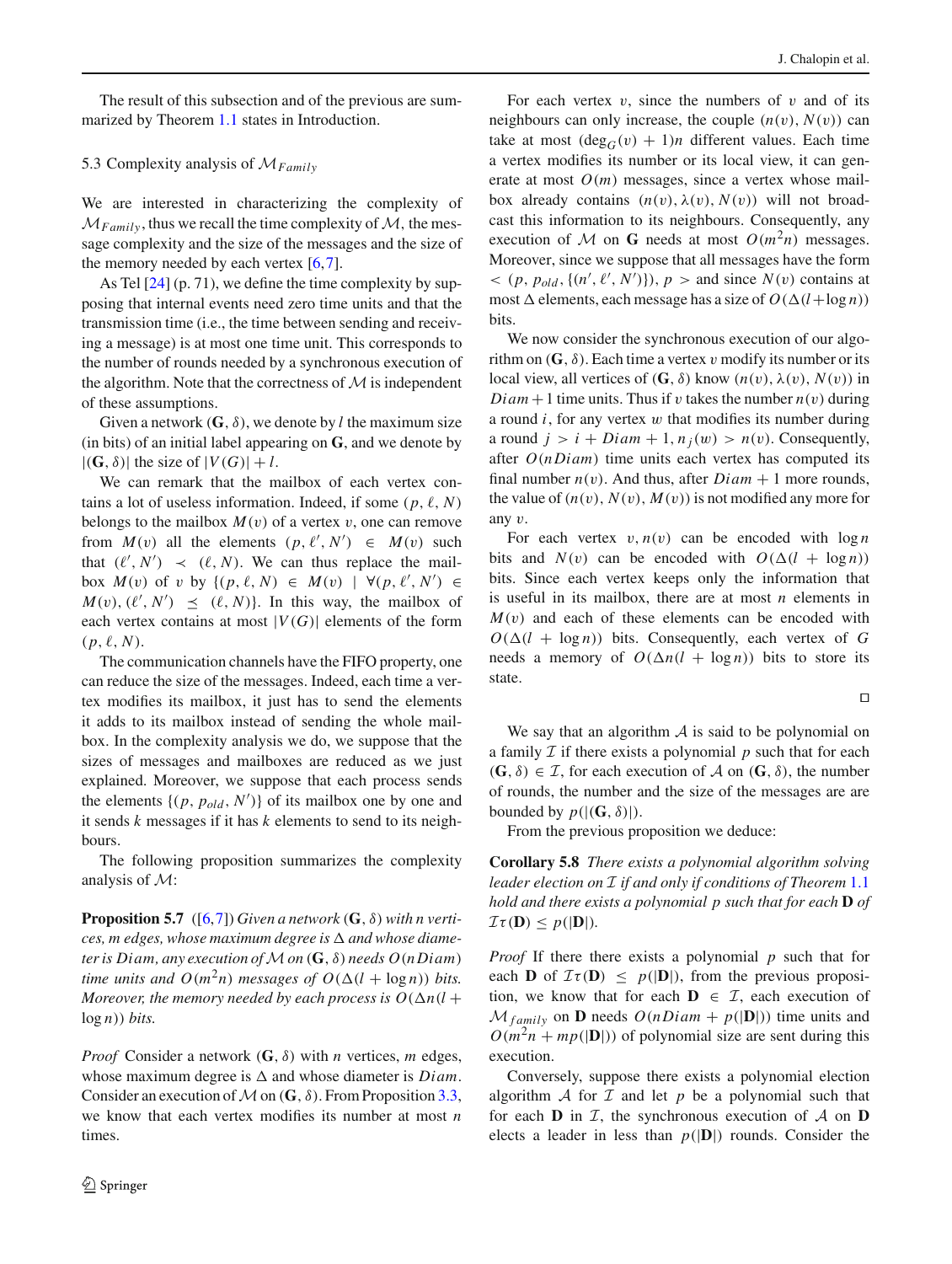function  $\tau$  defined as in the proof of Proposition [4.6:](#page-8-1) it is clear that for each  $\mathbf{D} \in \mathcal{I}, \tau(\mathbf{D}) \leq p(|\mathbf{D}|) + \tau$  $O(|D|)$ .

 $\Box$ 

## 5.4 About other models

The result obtained in this paper is not specific to the asynchronous message passing model; it may be extended to any model for which exist:

- covering-like and quasi-covering-like notions,
- an algorithm to distinguish a vertex, and
- a SSP-like algorithm.

By this way, Theorem [1.1](#page-2-0) may be extended to the following models:

- the model defined by Angluin in  $[1]$  (inspired by Milne and Milner's model for distributed systems [\[19\]](#page-14-9)) and, more generally, the model of local computations on labelled edges [\[8\]](#page-13-7);
- the model defined by Mazurkiewicz  $[18]$  $[18]$ ;
- asynchronous systems where processes communicate with synchronous message passing (i.e., there is a synchronization between the process sending the message and the one receiving it, it has been defined by Hoare in  $[13]$ ).

## <span id="page-12-0"></span>**6 Some applications**

This section illustrates Theorem [1.1](#page-2-0) through some consequences. As we said in the introduction an immediate corollary of Theorem [1.1](#page-2-0) can be formulated in the following way: to elect in a symmetric labelled digraph which is minimal for the covering relation we only need an upper bound of its size or of its diameter. This result is a non trivial extension of Yamashita and Kameda [\[26\]](#page-14-1) or Mazurkiewicz [\[18\]](#page-14-0) results in the anonymous case. Results obtained in  $[4,9,27]$  $[4,9,27]$  $[4,9,27]$  $[4,9,27]$  are now particular cases of Theorem [1.1](#page-2-0) in the non-anonymous case: we need upper bounds on the multiplicity of a label or of the size of graphs.

6.1 The family of trees or the family of complete graphs

If we consider the model of Mazurkiewicz or an asynchronous system with synchronous message passing or Angluin's model no tree admit another tree as a quasi-covering of arbitrary large size. The same property is true for the family of complete graphs. Thus in these models there is an election algorithm for the family of trees or the family of complete graphs.

6.2 There is no election algorithm for the family of graphs containing all trees and the triangle

We consider the model of Angluin [\[1\]](#page-13-0). A characterization of graphs which admit an election algorithm by giving definition of coverings (for this model) and the corresponding election algorithm may be found in [\[8](#page-13-7)].

Let  $\mathcal F$  be the family of graphs containing all trees and the triangle. Now we examine Angluin's question: Does it exist an election algorithm which works for this family of graphs?

The path graph  $P_n$  is the *n*-vertex graph with  $n - 1$  edges all on a single open path. The family  $F$  contains the path graphs  $P_n(n \geq 1)$ . Clearly the triangle admits quasi-coverings of arbitrary large radius in  $\mathcal F$ . Thus by Theorem [1.1](#page-2-0) there is no election algorithm for this family (Theorem 4.6 in [\[1](#page-13-0)]).

More generally, there is no election for any family of graphs which contains all trees and a graph which is not a tree.

## 6.3 The family of prime rings

Election algorithms for rings are very studied under many assumptions concerning the model, the size of the ring or the intial states of vertices. Examples of election algorithms in rings with a prime size and impossibility if the size is composite may be found in  $[3,14,17]$  $[3,14,17]$  $[3,14,17]$  $[3,14,17]$ . A natural question is: does it exist an election algorithm which works for the family of rings with a prime size (for the given models). A prime ring admits prime rings as quasi-coverings of arbitrary large radius; thus from from Theorem [1.1](#page-2-0) we deduce there is no election algorithm for this family.

Now we consider the point-to-point message passing model. If *G* is a ring then *Dir*(*G*) is a symmetric covering of the digraph with one vertex and two loops; thus there is no election algorithm for an anonymous ring even if its size is prime in the message passing model. If we consider a labelled ring having a prime size and initially at least 2 vertices with different labels then the corresponding symmetric labelled digraph is minimal for the covering relation and there is an election algorithm [\[7](#page-13-4)]. One can wonder whether it is true for the family of such labelled rings. Proposition [4.6](#page-8-1) implies directly a negative answer. The answer is positive if each vertex knows an upper bound of the size (or equivalently of the diameter).

The same considerations are true for tori.

<span id="page-12-1"></span>6.4 The family of rings with one distinguished vertex

We consider the family of rings where each node is labelled by  $\lambda(v)$ , with the only constraint being that there exists a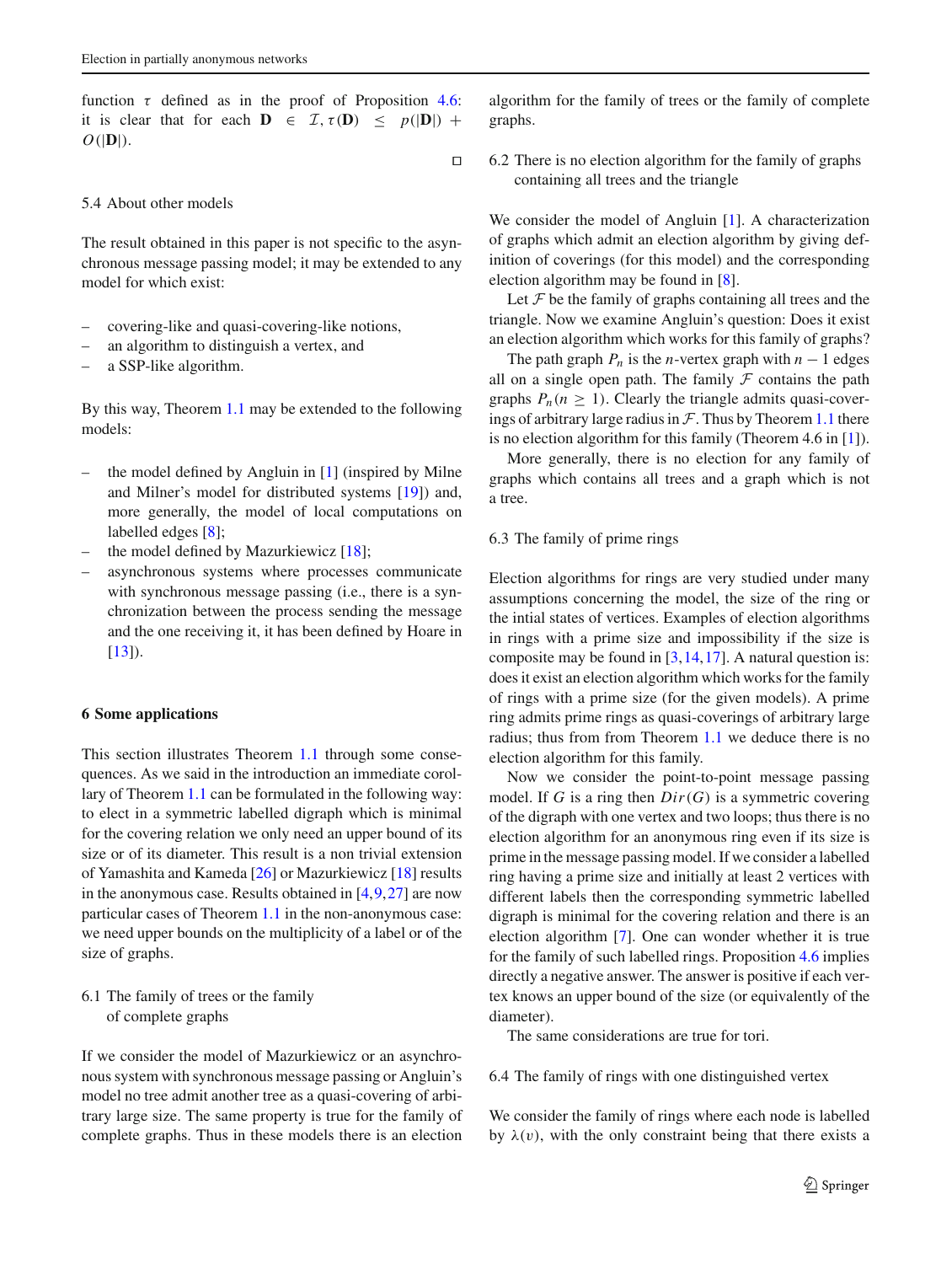unique node whose label is unique in the whole ring:

$$
\mathcal{F}_D = \{ (G, \lambda) \mid G \text{ is a ring, } \exists! v_0 \in V(G), \forall v \in V(G),
$$

$$
\lambda(v) = \lambda(v_0) \Rightarrow v = v_0 \}.
$$

We can see the members of this family as rings with nonunique identities, except for one node. This node is "distinguished". We denote by  $u(G)$  the label  $\lambda(v_0)$  of G that is unique. Note that for two different rings  $\mathbf{G}, \mathbf{G}'$  in  $\mathcal{F}_D, u(\mathbf{G})$ may be different from  $u(G')$ .

For every network **G** in  $\mathcal{F}_D$ ,  $Dir(G)$  is obviously symmetric covering minimal and there exists an election algorithm for each of them, for example the algorithm that elects the node labelled  $u(G)$ . However, Theorem [1.1](#page-2-0) explains why there is no algorithm solving election in all graphs of  $\mathcal{F}_D$ . Indeed, for any network in  $\mathcal{F}_D$ , there exists quasi-coverings of arbitrary radius. We detailed how to construct them. Given a graph **G**, select a label  $\lambda_0$  that does not appear on **G**. Then construct the following labelling for a (big) ring **K**:

- choose an orientation for **G** and **K**,
- choose a vertex v in **G** and another v' in **K**,
- assign as label for v' the label  $\lambda(v)$ ,
- take the neighbours (in the chosen orientations) of  $v$  and  $v'$ , and repeat until there is only one vertex unlabelled in **K**,
- assign label  $\lambda_0$  to this last vertex.

By construction,  $\mathbf{K} \in \mathcal{F}_D$  and is a quasi-covering of **G** of radius  $\frac{Card(\mathbf{K})}{2} - 1$ .

#### <span id="page-13-16"></span>6.5 General graphs

We also get some new possibility results, in particular for symmetric covering minimal graphs with at least 1 and at most *k* distinguished vertices or for symmetric covering minimal graphs where a bound on the size is known. On the impossibility side, it is a corollary of Theorem [1.1](#page-2-0) that there is no election algorithm for the family of all symmetric covering minimal graphs.

#### **7 Conclusion**

We presented a simple and comprehensive characterization of families of networks which admit an election algorithm. This characterization contains strictly and "unifies" known results on this question. It enables to find non trivial new ones (Sects. [6.4](#page-12-1) and [6.5\)](#page-13-16).

Our algorithm is based on an universal enumeration algorithm (inspired by Mazurkiewicz), a termination detection algorithm by Szymanski, Shy and Prywes, the notion of covering and the notion of quasi-covering which captures "*the* *existence of large enough area of one graph that looks locally like another graph*".

This work may be also considered as a theoretical contribution motivated by the design of portable software with more security or privacy.

Thanks to the techniques we use, the time complexity and the message complexity (size) are polynomial.

The natural extension of this work is the study of the characterization of the computability in networks through techniques and tools we have introduced.

Another important extension/application of techniques developed in this paper concerns snapshot computation and, more generally, detection of stable properties in networks in a totally distributed system with partially knowledge (in preparation).

#### <span id="page-13-0"></span>**References**

- 1. Angluin, D.: Local and global properties in networks of processors. In: Proceedings of the 12th Symposium on Theory of Computing, pp. 82–93 (1980)
- <span id="page-13-3"></span>2. Boldi, P., Codenotti, B., Gemmell, P., Shammah, S., Simon, J., Vigna, S.: Symmetry breaking in anonymous networks: characterizations. In: Proceedings of the 4th Israeli Symposium on Theory of Computing and Systems, pp. 16–26. IEEE Press, New York (1996)
- <span id="page-13-14"></span>3. Burns, J.E., Pachl, J.: Uniform self-stabilizing rings. ACM Trans. Program. Lang. Syst. **11**, 330–344 (1989)
- <span id="page-13-8"></span>4. Boldi, P., Vigna, S.: An effective characterization of computability in anonymous networks. In: Welch, J.L. (ed.) Distributed Computing. 15th International Conference, DISC 2001, Lecture Notes in Computer Science, vol. 2180, pp. 33–47. Springer, Berlin (2001)
- <span id="page-13-11"></span>5. Boldi, P., Vigna, S.: Fibrations of graphs. Discret. Math. **243**, 21–66 (2002)
- <span id="page-13-12"></span>6. Chalopin, J.: Algorithmique distribuée, calculs locaux et homorphismes de graphes. PhD thesis, université Bordeaux 1 (2006)
- <span id="page-13-4"></span>7. Chalopin, J., Métivier, Y.: An efficient message passing election algorithm based on mazurkiewicz's algorithm. Fundam. Inform. **80**(1–3), 221–246 (2007)
- <span id="page-13-7"></span>8. Chalopin, J., Métivier, Y.: On the power of synchronization between two adjacent processes. Distrib. Comput. **23**, 177– 196 (2010)
- 9. Dobrev, S., Pelc, A.: Leader election in rings with nonunique labels. Fundam. Inform. **59**(4), 333–347 (2004)
- <span id="page-13-10"></span><span id="page-13-5"></span>10. Godard, E., Métivier, Y.: A characterization of families of graphs in which election is possible (ext. abstract). In: Nielsen, M., Engberg, U. (eds.) Proceedings of Foundations of Software Science and Computation Structures, FOSSACS'02, number 2303 in LNCS, pp. 159–171. Springer, Berlin (2002)
- <span id="page-13-9"></span>11. Godard, E., Métivier, Y., Muscholl, A.: Characterization of classes of graphs recognizable by local computations. Theory Comput. Syst. **37**(2), 249–293 (2004)
- <span id="page-13-13"></span>12. Godard, E., Métivier, Y., Tel, G.: Termination detection of local computations. CoRR, abs/1001.2785 (2010)
- <span id="page-13-6"></span>13. Hoare, C.A.R.: Communicating sequential processes. Commun. ACM **21**(8), 666–677 (1978)
- <span id="page-13-15"></span>14. Huang, Shing-Tsaan: Leader election in uniform rings. ACM Trans. Program. Lang. Syst. **15**, 563–573 (1993)
- <span id="page-13-1"></span>15. LeLann, G.: Distributed systems: towards a formal approach. In: Gilchrist, B. (ed.) Information Processing'77, pp. 155–160. North-Holland, Amsterdam (1977)
- <span id="page-13-2"></span>16. Massey, W.S.: A basic course in algebraic topology. Springer, Berlin (1991). Graduate texts in mathematics